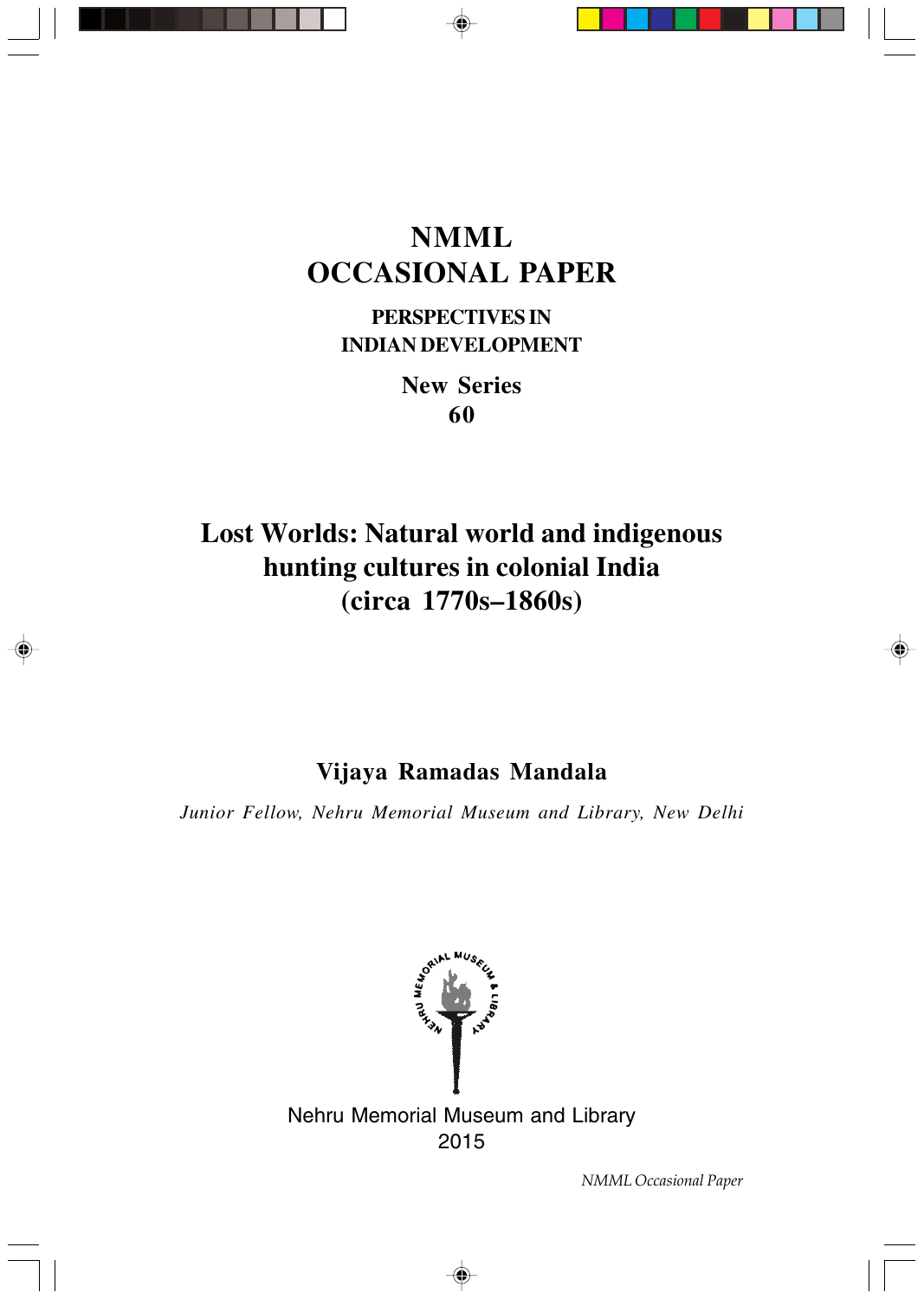All rights reserved. No portion of the contents may be reproduced in any form without the written permission of the author. This Occasional Paper should not be reported as representing the views of the NMML. The views expressed in this Occasional Paper are those of the author(s) and speakers and do not represent those of the NMML or NMML policy, or NMML staff, fellows, trustees, advisory groups, or any individuals or organizations that provide support to the NMML Society nor are they endorsed by NMML. Occasional Papers describe research by the author(s) and are published to elicit comments and to further debate. Questions regarding the content of individual Occasional Papers should be directed to the authors. NMML will not be liable for any civil or criminal liability arising out of the statements made herein.

# *Published by*

Nehru Memorial Museum and Library Teen Murti House New Delhi-110011

e-mail : ddnehrumemorial@gmail.com

ISBN : 978-93-83650-94-1

Price Rs. 100/-; US \$ 10

Page setting & Printed by : A.D. Print Studio, 1749 B/6, Govind Puri Extn. Kalkaji, New Delhi - 110019. E-mail : studio.adprint@gmail.com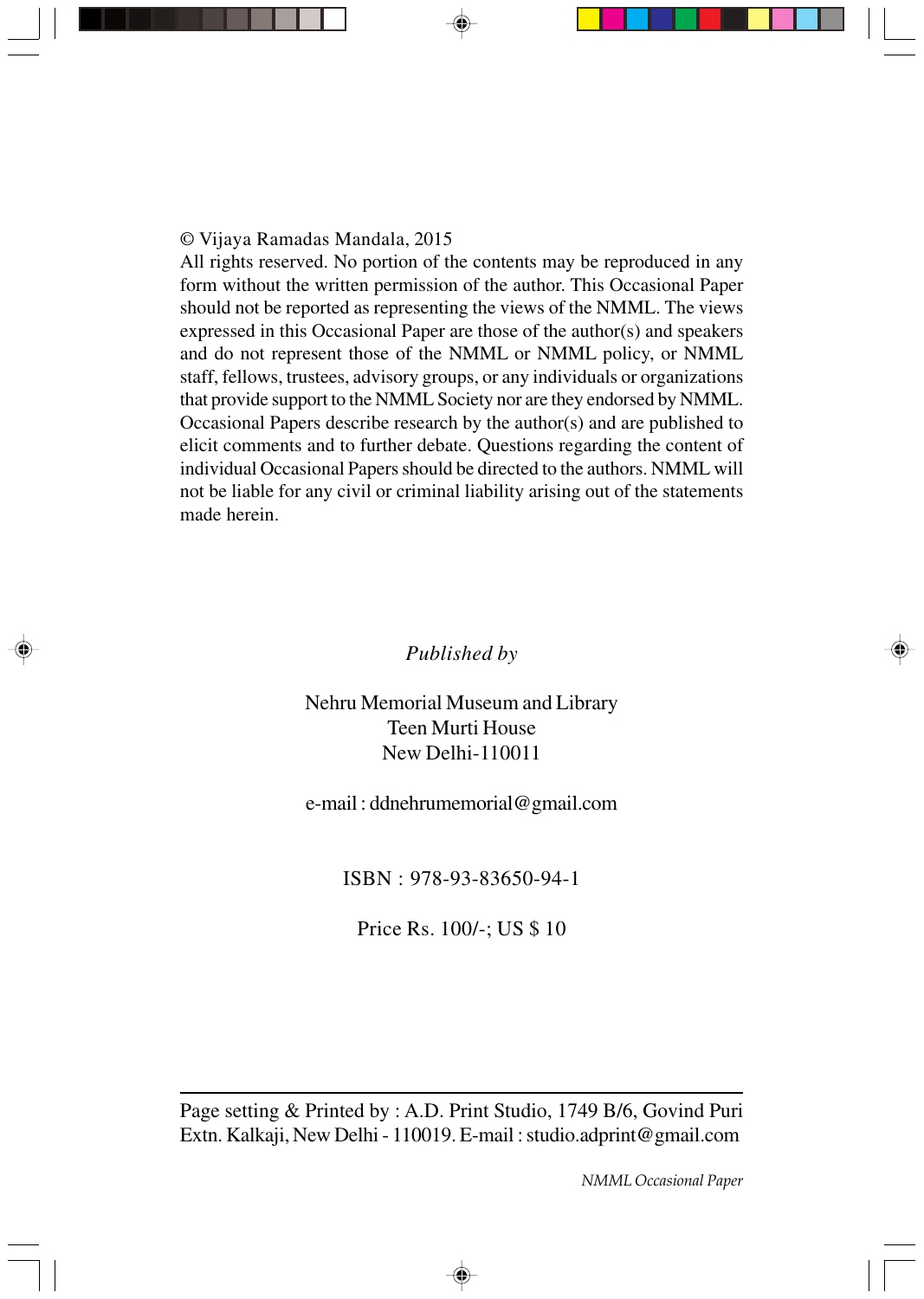# **Lost Worlds: Natural world and indigenous hunting cultures in colonial India (circa 1770s–1860s)\***

**Vijaya Ramadas Mandala**

#### **Introduction**

Hunting as a field of historical inquiry was taken up more prominently with the emergence of John MacKenzie's seminal work *Empires of Nature* in the 1980s*.* <sup>1</sup> Since the last two decades various studies across the globe covered the history of hunting and conservation in different regions of the world.<sup>2</sup> In the case of South Asia too, scholarly appraisal on hunting and conservation, mostly as separate approaches had been taken-up by many historians in the field, $3$  for

<sup>\*</sup>Paper presented at a Workshop titled 'Ecology and Society' at the Nehru Memorial Museum and Library, New Delhi, 22 May 2015.

<sup>&</sup>lt;sup>1</sup> John M. MacKenzie, *The Empire of Nature: Hunting, Conservation, and British Imperialism* (Manchester: Manchester University Press, 1988).

<sup>2</sup> Nicolas W. Proctor, *Bathed in Blood: Hunting and Mastery in the Old South* (Charlottesville: University Press of Virginia, 2002);Greg Gillespie, *Hunting for Empire: Narrative of Sport in Rupert's Land, 1840–70* (Vancouver: The University of British Columbia Press, 2007); Callum McKenzie, "The British Big-game Hunting Tradition, Masculinity and Fraternalism" with particular reference to 'The Shikar Club*',The Sport Historian*, No. 20, 1, May 2000, pp. 70–96; "'Sadly Neglected' – Hunting and Gendered Identities: A Study in Gender Construction", *The International Journal of the History of Sport*, Vol. 22, No. 4, July 2005, pp. 545–62.

<sup>&</sup>lt;sup>3</sup> Joseph Sramek, "'Face Him like a Briton'": Tiger Hunting, Imperialism, and British Masculinity in Colonial

India, 1800–1875", *Victorian Studies*, Vol. 48, No. 4 (Summer, 2006), pp. 659–80; Also see, William K. Storey, "Big Cats and Imperialism: Lion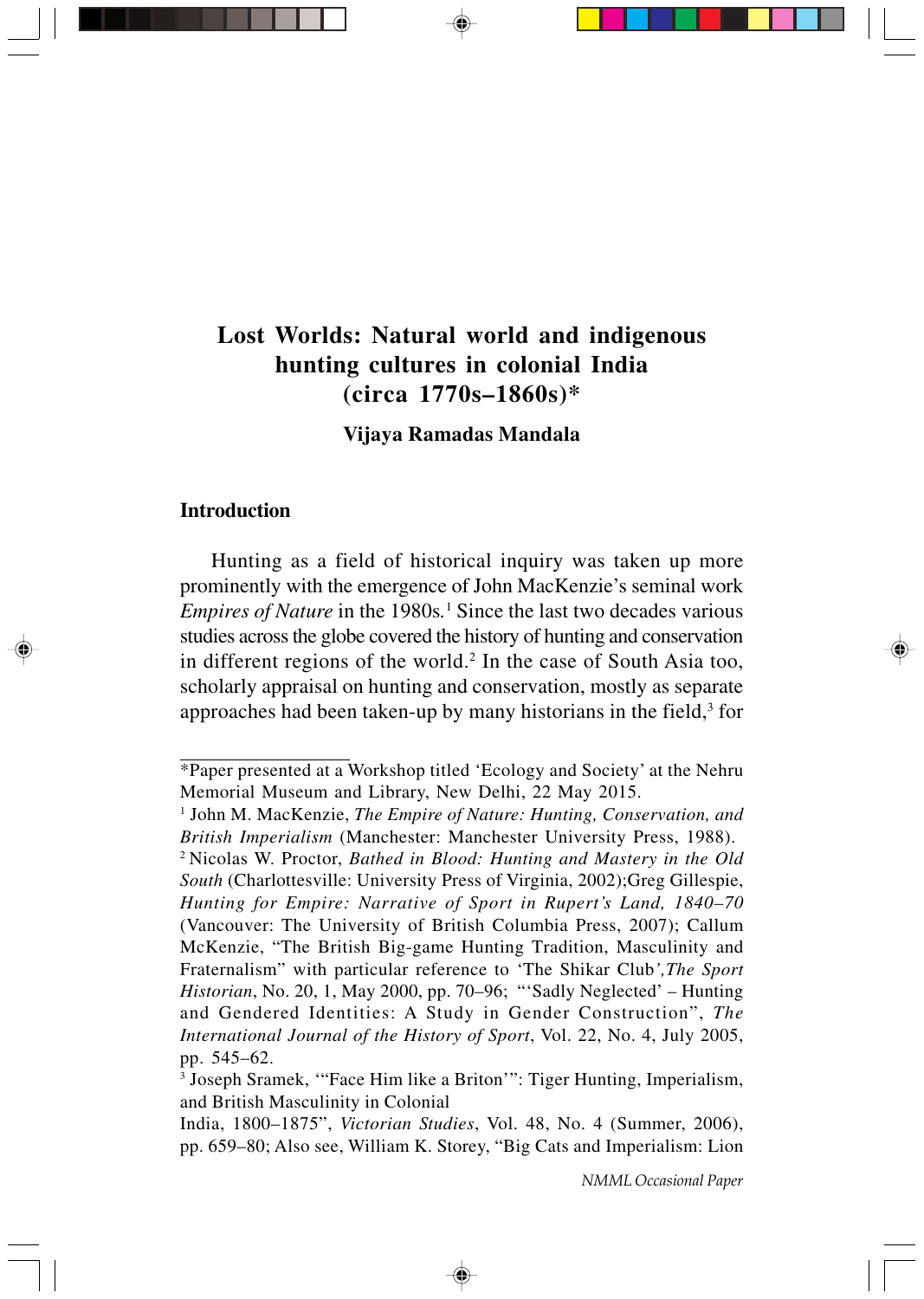example, vast historical writings left by Mahesh Rangarajan.<sup>4</sup> However, despite the progress these historical works have made in the dissemination of knowledge and understanding on the history of hunting and conservation, they do so mostly concerning the dominant political and cultural discourse of privileged elite groups.There is still a gap in the literature, and given this context, we need to address the position of marginal groups, whose histories of hunting practices have not been adequately appraised by the extant historiography or studied them as principal actors.<sup>5</sup> It is based on this backdrop that the present paper aims to offer some reflections on the native hunting groups in colonial India in relation to their hunting practices vis–a–vis the natural world and conservation thinking during the early part of the nineteenth century.

Some research questions would be of help in outlining some aspects that we are going to discuss in this paper. Does India have hunting mores from the history of marginal groups? What was natural history of India between the later half of the eighteenth and early half of the nineteenth centuries? Who was the native shikari in colonial India? What was his role prior to the Indian hunting field taken over by the British? Did Indian village people hunt, and if so, what are their hunting practices between the 1770s and the 1860s? Information and archival sources on native methods of hunting are varied, and they mostly come

◈

and Tiger Hunting in Kenya and Northern India, 1898–1930", *Journal of World History*, Vol. 2, No. 2 (Fall, 1991), pp. 135–73; Divyabhanusinh, 'Junagadh State and its Lions: Conservation in Princely India, 1879–1947', *Conservation and Society*, Vol. 4, No. 4 (December 2006), pp.520–40. 4 Mahesh Rangarajan, *India's Wildlife History* (Delhi, India: Permanent Black, 2001, Reprint, 2006); Mahesh Rangarajan, 'From Princely Symbol to Conservation Icon: A political history of the Lion in India' in Mushirul Hasan and Nariaki Nakazato (ed.), *The Unfinished Agenda: Nation Building in South Asia* (New Delhi: Manohar Publishers, 2001).

<sup>5</sup> Ezra Rashkow, "Resistance to Hunting in Pre-independence India: Religious environmentalism, ecological nationalism or cultural conservation?" *Journal of Modern Asian Studies*, Vol. 49, No. 2, pp. 270– 301. While Rashkow's insightful study *prime facie* deals with the aspect of cultural environmentalism in the context of anti-British colonial discourse during the latter half of the nineteenth and early twentieth centuries India, his study was not concerned with the hunting practices of native Indian groups as discussed in the present article.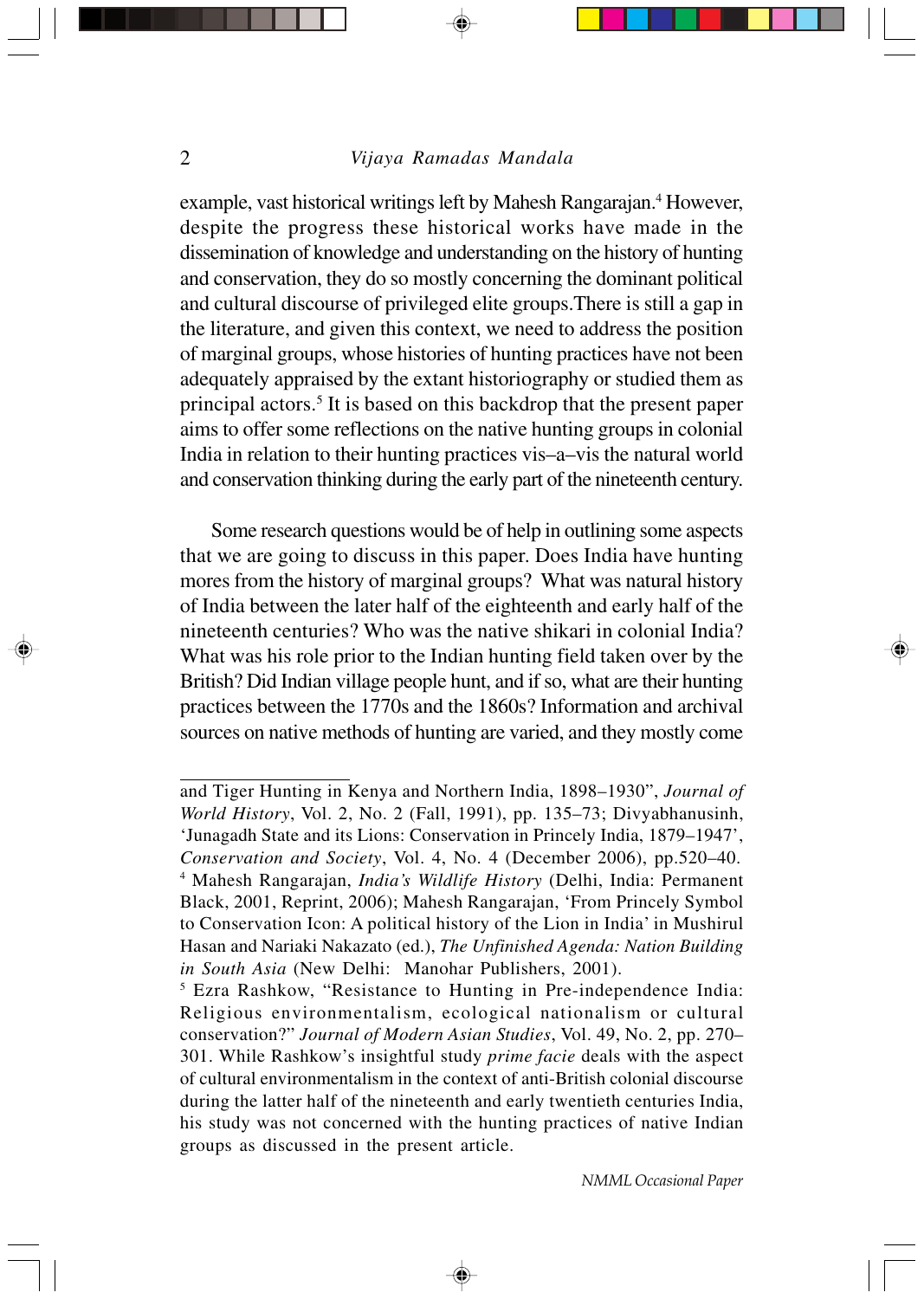from late eighteen to mid-nineteenth century period. Before the British colonizers took control over the Indian hunting field, these groups of native shikaris and local people were active hunters until up to the 1860s.

# **Native hunting cultures during the East India Company Period (circa 1770s–1860s)**

Prior to the arrival of the British in India, there were many hunting groups whose occupation was to hunt in the forest and bring game in the nearby markets and sell it for livelihood. What is more interesting is that such local hunters, for years, supplied game for pot and sold it for food consumption to the village populace, which indicates existence of local people whose dietary needs not only encompassed rice and food crops, but also game meat. After the onset of colonization, this thriving native community of consumers were replaced as the British colonizers began to procure the native shikaris' sale of game for their daily food consumption. In addition, some exotic animals and birds captured by natives were kept alive in Anglo-Indian homes for the purpose of amusement. These developments began to surface as soon as the East India Company's civil and military administrators were entrusted to govern the newly conquered territories in Bengal, Bombay, and Madras presidencies.

While these native shikaris' life was subsistence driven, their practices of hunting offers rich details of methods they adopted in hunting of wild animals and birds in the jungle. Before the Britons gradually took control over Indian hunting field by the turn of the nineteenth century, the rural Indians and native shikaris had practiced hunting relatively free from state's interference. Diverse hunting techniques were widespread from the later half of the eighteenth century to the first half of the nineteenth century among the Europeans and Indian princes, as well as, village hunters, native shikaris, and forest tribes. The initial phase of the Company period saw no restriction in the realm of shikar—whether it was an Indian prince, native hunter, or a European—as all hunted without moderation or restriction.

After the decline and fall of the Mughal empire when the East India Company was trying to expand its control in the later decades of the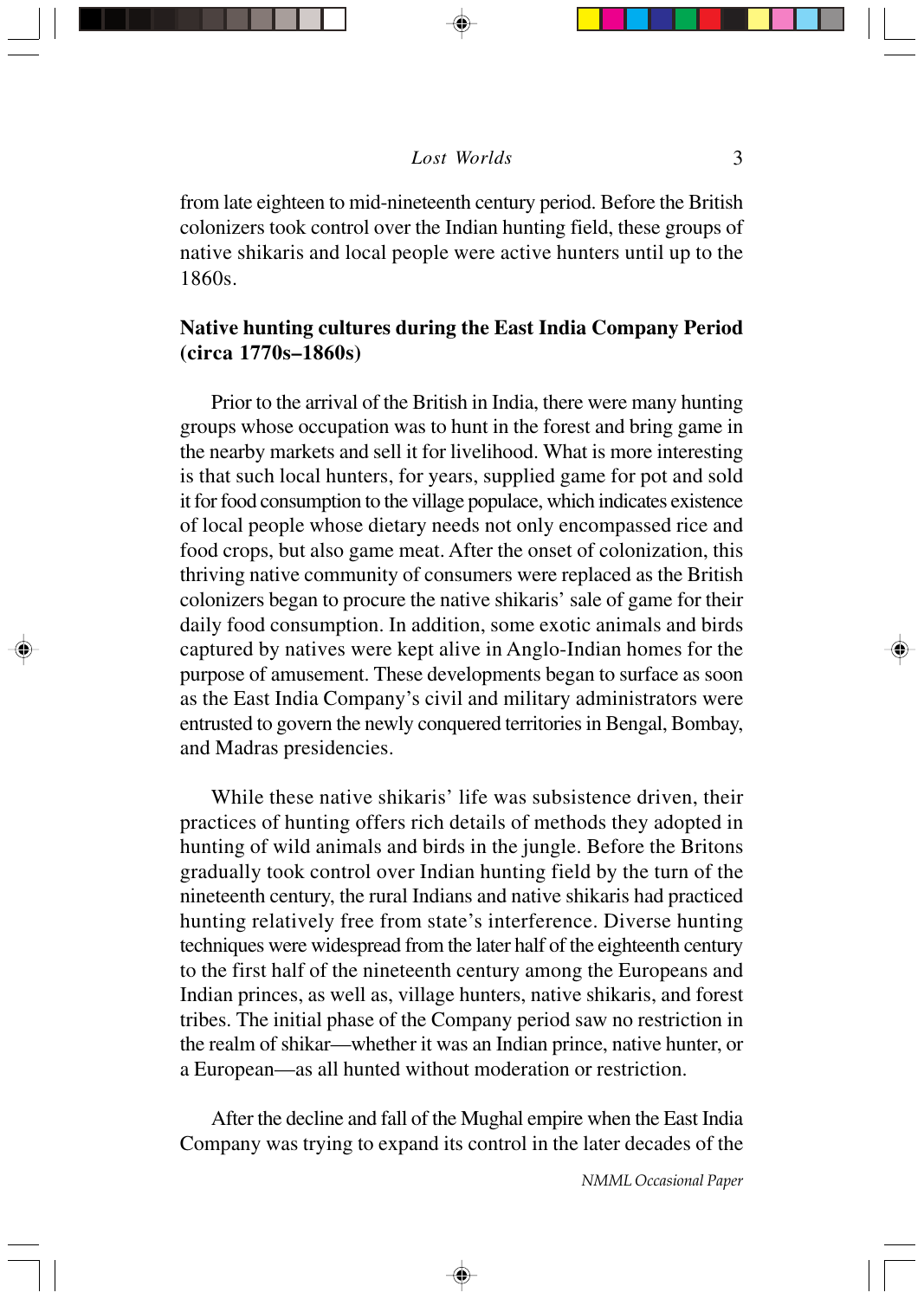eighteenth century, trade and commerce flourished mostly in towns and epicentres of the Indian sub-continent. During this period, large swathes of the country's geography was shrubs and rivers with ghats, mountains, and dense jungles.<sup>6</sup> Early European explorers and later British colonizers, who claimed to have given firsthand account of such studies, were not merely writing what they saw when passing through these uninhabited terrains that sheltered wild animals, but also their writings offer greater historical details of natural history that existed then and the early part of the nineteenth century.

One of the earliest colonial accounts of native hunting scene comes from Fra Paolino da San Bartolomeo, a member of the Academy of Velitri and professor of the Oriental languages in the Propaganda at Rome, and an avid explorer, who was resident in India for thirteen years between 1776 and 1789. He travelled at length from Cape Comari (Tamil Nadu) to Malabar Coast (Kerala), and reported that the region had an '...appearance of a green theatre....'<sup>7</sup>:

The sea-shore is covered with white sand; and a multitude of beautiful shells are here and there to be seen. The country is intersected by a great many rivers and streams, which flowing down from the high ridge of mountains on the west, called the Gauss, pursue their course towards the east, and discharge themselves into the sea; some with impetuosity and noise, others with gentleness and silence. In the months of October and November, when the rainy season commences, these streams are swelled up in an extraordinary degree, and sweep from the mountains [into the sea].<sup>8</sup>

The Gauts, the highest ridge of mountains in this country, [on] occasion...[differs] in the weather, and that remarkable change of seasons which take place on both these coasts. This is one of the most singular phenomena of nature ever

7 Fra Paolino da San Bartolomeo (translated from German into English by William Johnston), *A Voyage to the East Indies* (London: J. Davies, Chancery Lane, 1800), p. 2.

<sup>6</sup> Montgomery Martin, *The History, Antiquities, Topography and Statistics of Eastern India,* Vol. 1–3, (London, W. H. Allen & Co, 1843.)

<sup>8</sup>  *Ibid.*, pp. 2–3.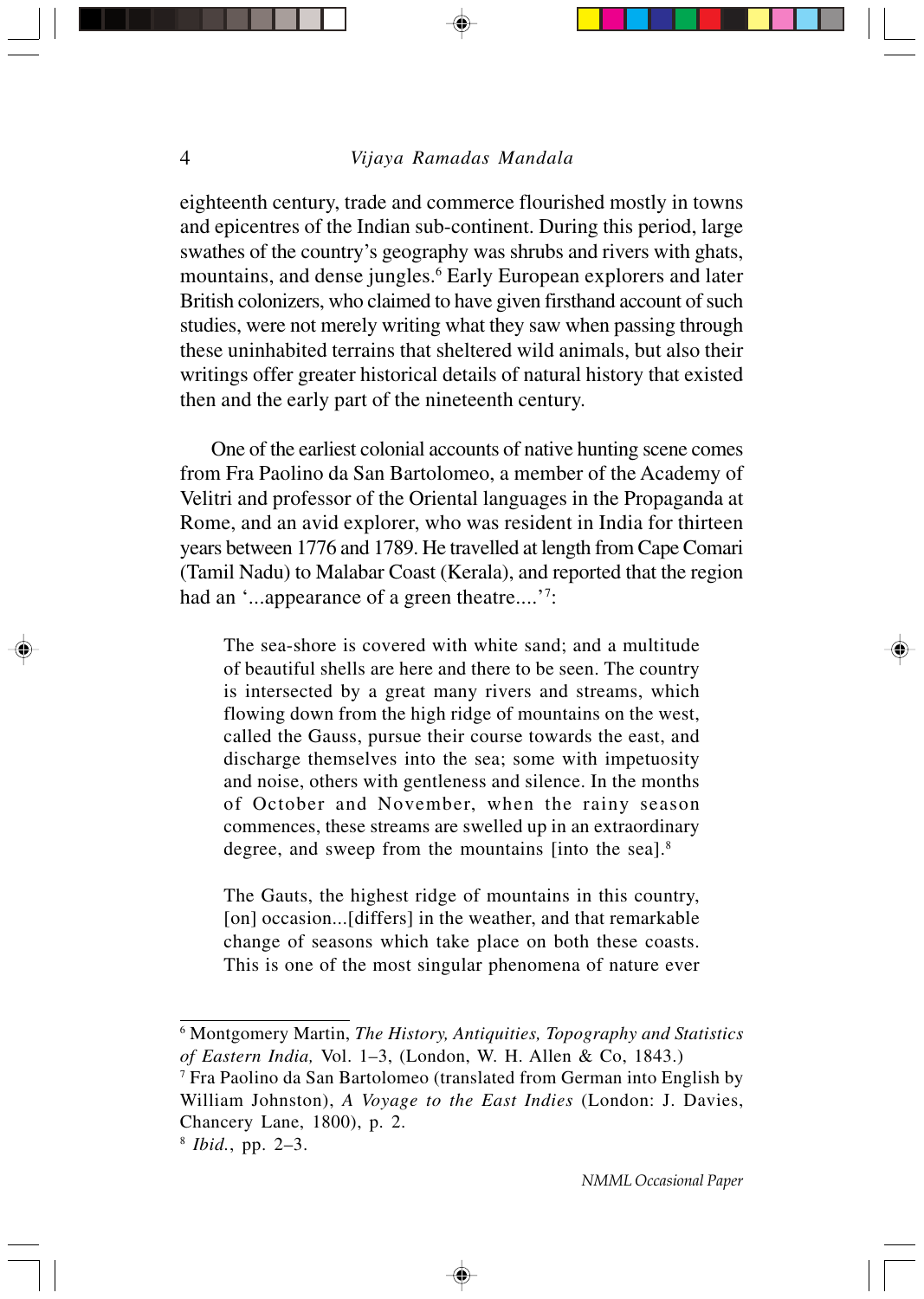yet observed. On the coast of *Cholamandalam*<sup>9</sup> the summer begins in June; but on the coast of Malabar it does not commence till October. During the latter month it is winter on the coast of Cholamandalam*,* whereas on the coast of Malabar it begins so early as the 15th of June. The one season therefore always commences on the east coast at the time when it ends on the western. When winter prevails on the coast of Malabar, when the mountains and valleys are shaken by tremendous claps of thunder, and awful lightning traverses the heavens in every direction, the sky is pure and serene on the coast of Cholamandalam; ships pursue their peaceful course; the inhabitants get in their rice harvest, and carry on trade with the various foreigners who in abundance frequent their shores. But when the wet season commences, when these districts are exposed, for three whole months, to storms and continual rains, hurricanes and inundations, the coast of Malabar opens its ports to the navigator; secures to its inhabitants the advantages of trade, labour and enjoyment.<sup>10</sup>

The above account is historically significant as it details the cultural geography of southern-most part of Indian peninsula adjoining the Western Ghats from Cape Comari to Malabar Coast that was abundant with river streams and mountains, giving us an idea of the kind of natural world that existed in this part of the sub-continent in the latter half of the eighteenth century. These parts with hills and green spaces also sheltered wild animals of all kinds. In the region of Madura kingdom, Cauvery and its streams descend from the ghats, and running past Tiruchinapalli, Srirangam, and various other places, the river '...discharges itself through several mouths into the sea...' the Indian ocean. This tract of land is situated higher than the other regions, hence rice was less cultivated, but crops like cotton, cumin, garlic, ginger, gum-lac and capers were cultivated by native inhabitants.<sup>11</sup>

<sup>&</sup>lt;sup>9</sup> It was referred by early colonists such as Dutch, French and English as *Coromandel* which is corrupt form of original Cholamandalam i.e., the country of *Cholas*. Bartolomeo transliteration is *Ciolamandalu.* In this paper, I used the correct term Cholamandalam taking the latter term into historical perspective.

<sup>10</sup> Fra Paolino da San Bartolomeo (translated by William Johnston), *A Voyage to the East Indies*, pp. 3–4.

 $11$  Ibid., p. 54.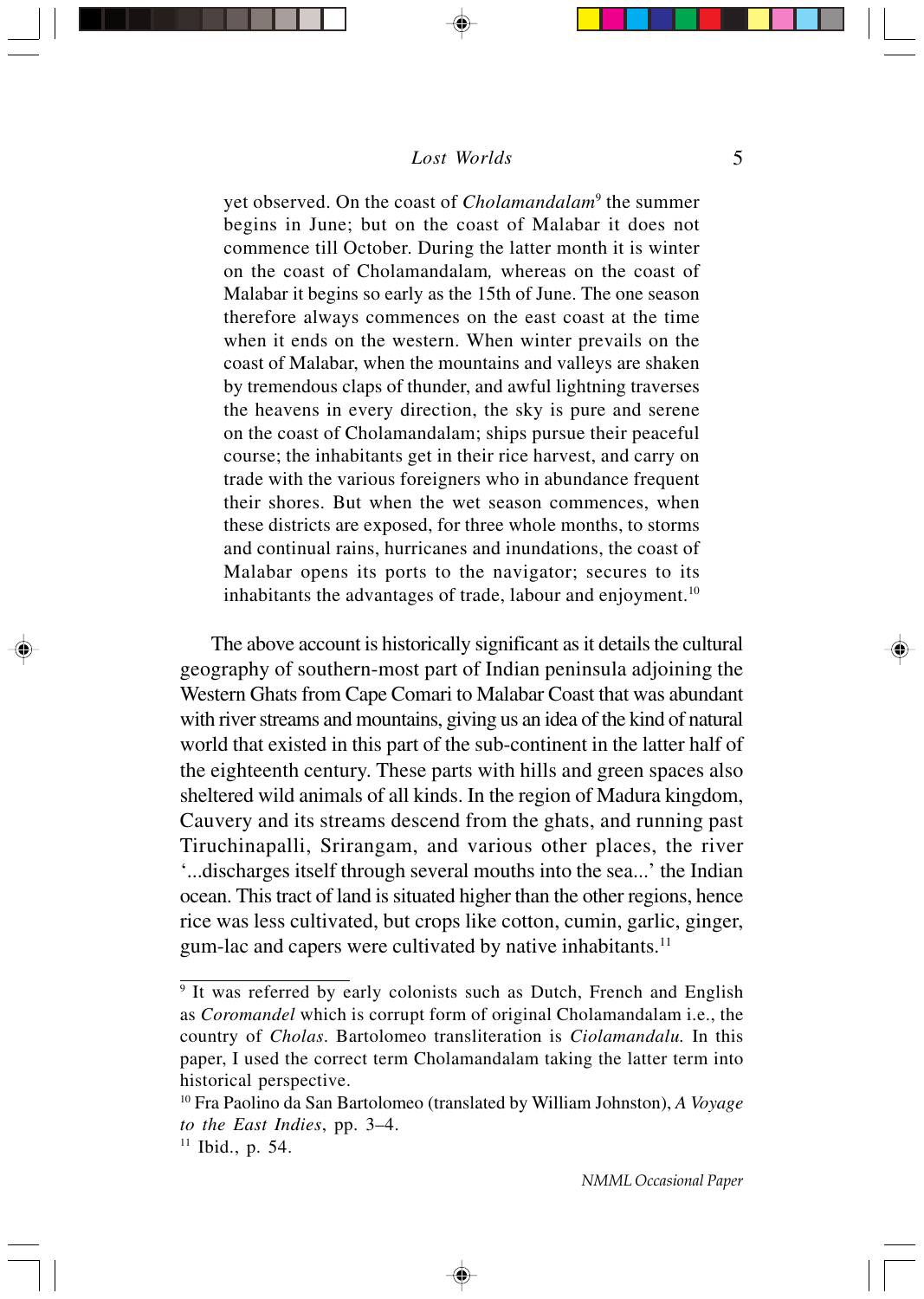Despite the presence of such excellent agricultural base, Bartolomeo mentions that this region contained wildlife such as 'bezoar goats, civet cats, wild hogs, deer, antelopes, *tygers* [tigers], apes, and elephants'12 which were found in greater numbers. In the Malabar region, wild elephants were found in large numbers in forests ghat. In the provinces of Aragojhe*,* Modclacodata, and Malealur, elephants were often seen in herds of 200 or 300 and '...it happens not unfrequently [sic] that they destroy whole fields of rice'.13 On such occasions, the native people would endeavour to scare them away by kindling large fires and through means of beating drums.14 This attest to the fact that wild elephants in India were not killed for 'sport' as it was done by the British colonizers when they established their rule in this part of the region from the early decades of the nineteenth century. Instead, the native inhabitants preferred capturing elephants through the method of creating pits, which were covered with green boughs. A wild elephant being unattended or unmindful of crossing its path in the forest, often would fall into such pits, and it '...sends forth such a loud cry as astonishes all the inhabitants of the forest...'.15Afterwards, the local people using ropes and chains would fasten the elephant's legs in a very ingenious manner, and soon it would be captured and '...conveyed to a place where these animals are generally tamed...' with the assistance of other trained elephants.16 The taming process took a few weeks to months. After wild elephants were tamed, they were employed in the work of dragging large logs of teakwood over the mountains, and threw them into the river streams so as to transport these logs to the place of their destination. Of course, this native method of capturing wild elephants was called *kheddah,* and was adopted and systematized by the British all over India in order to extract the forest woods used for the purpose of shipbuilding for the British naval fleet, houses and buildings, and later railway construction works and sleepers during the nineteenth and early twentieth centuries. A critical underlining point here is that Europeans and native rulers found elephants useful and practical to carry out the trade and commerce

◈

 $12$  Ibid., p. 54.

<sup>13</sup> Ibid., p. 212

<sup>14</sup> Ibid., p. 212.

<sup>15</sup> Ibid., 212.

<sup>16</sup> Ibid., 213.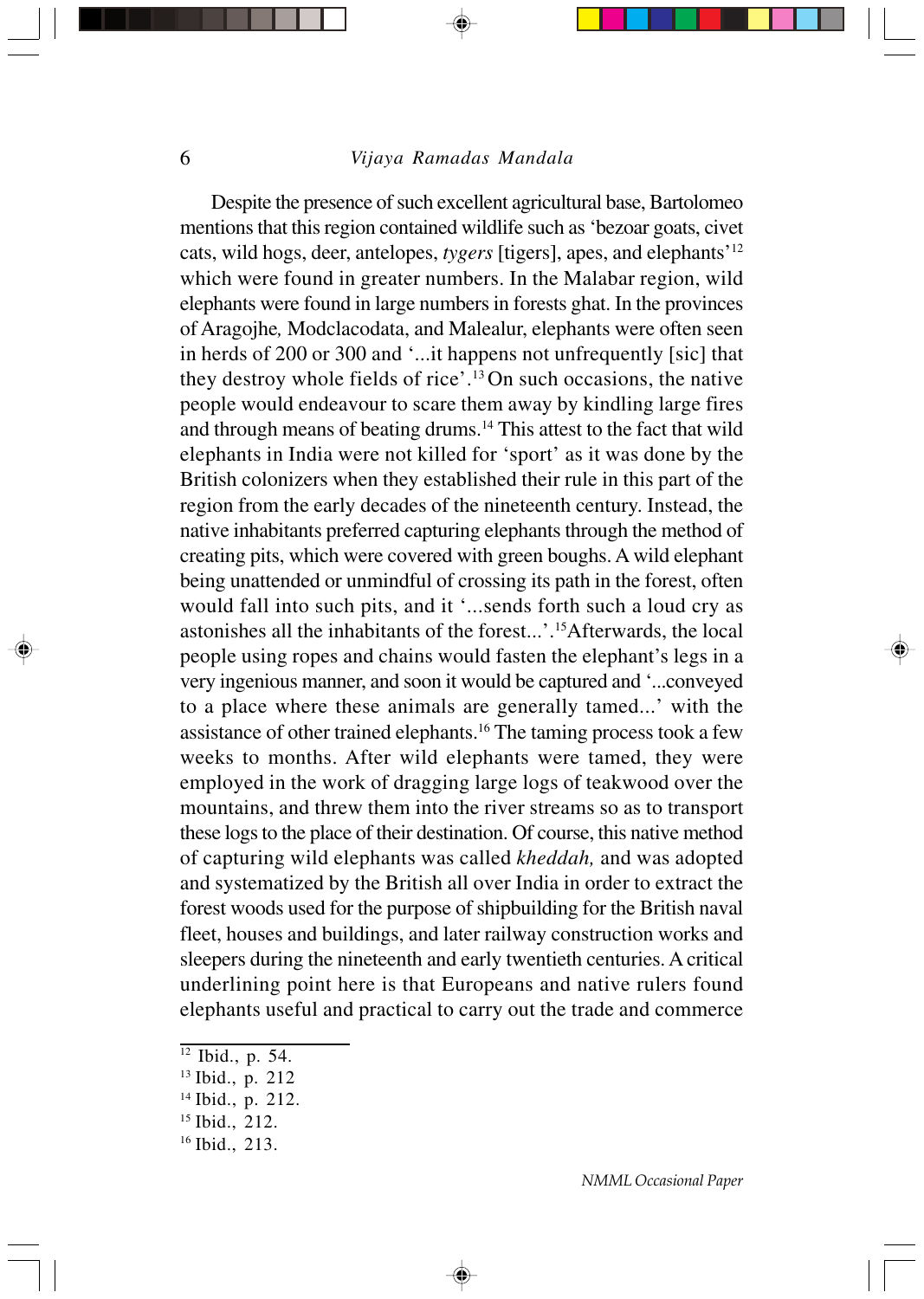works such as, large trunks of forest wood to be transported to the sea-coast from the rigid and *'*frightful' mountains in the midst of wild beasts, which could have been impossible by labourers with bare hand.<sup>17</sup>

In the Madura region, at the bottom of the ghats, the local merchants were accustomed to transport their merchandize on oxen, 'which are with cotton goods of every kind'.<sup>18</sup> These merchants are always '...well armed, because they are obliged to pursue their way through narrow passes in the mountains, which, on account of the numerous tygers [tigers] found in them, are exceedingly dangerous...'.19 From the abovementioned cities and the interior part of Malabar, the merchandize was transported to the coast both by land and by water and thence conveyed and boarded to foreign ships.20 Hunting of big animals like tiger and rhinoceroses must have prevailed in the northern and southern regions before Britons could establish their rule in India. As Bartolomeo reports that chief articles that were exported from India to Europe in the eighteenth century include, '... horns of the rhinoceros, from which are made rings wore on the fingers; Indian tyger [tiger] skins; crucifixes, small figures, and other toys of ivory from Goa.<sup>'21</sup> Great many elephants, wild buffaloes (gaur), parrots of all kinds, and black and white apes were found in the forests near the bottom of the ghats in the Malabar region. The wild apes or monkey tribes which were two to three thousand in number, moved in flocks among trees. Their principal diet consisted of wild fruits. Thus their overwhelming presence would suggest that these primates were relatively undisturbed by human interference or civilization.22

The abundance of tigers, and in particular, the so called 'royal tiger' was to be found only in the thickest of the interior forests in this region.23 This striped tiger (not spotted) was believed to be in the size of 'nine to ten feet in length, and from four to four and a half in height,'

⊕

<sup>&</sup>lt;sup>17</sup> Ibid., p. 213 (Emphasis original).

<sup>18</sup> Ibid., p. 56.

<sup>19</sup> Ibid., p. 56.

<sup>20</sup> Ibid., p. 56.

<sup>21</sup> Ibid., p. 83.

<sup>22</sup> Ibid., p. 125.

 $23$  Ibid., p. 125.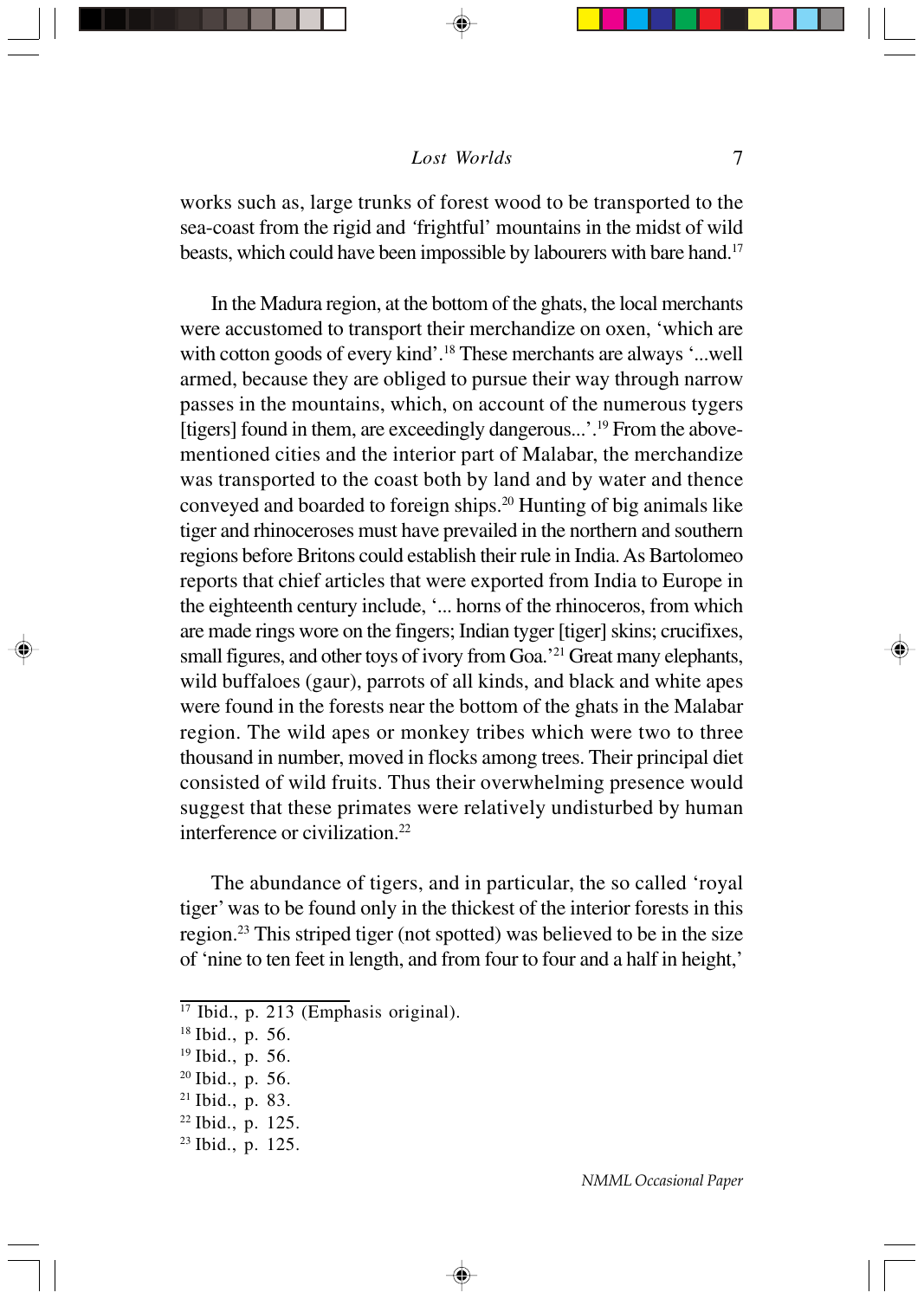and was allegedly portrayed 'as large as a small cow' by the Europeans who had travelled through these forest regions.<sup>24</sup> Bartolomeo mentioned that he had seen three kinds of tigers in the Malabar region, in addition to a number of panthers or leopards:

Of tygers I have seen three kinds in Malabar. The royal tyger [tiger], called in the Malabar language *Caduva* or *Parienpuli*, and in the Samscred *Vyacra* [sic i.e., Sanskrit – *Vyghra*], or *Duibina*, is of a yellowish colour, with long black horizontal stripes. It is as large as a two-year-old heifer; but long, and rather of low stature. It is much scarcer than the Malabar *Puli* or *Cuguar*, which is the real leopard, whatever may have been said to the contrary by Pliny and Linnæus. The *Puli,* or common Malabar tyger, is of a yellowish colour, inclining to black, and marked with a few perfectly black spots on the back: hence it takes its name *Puli*, that is, the spotted animal.<sup>25</sup>

The panther, which frequents the Gauts, is a kind of royal tyger, but of a dark chestnut colour. Here and there it is marked with a few horizontal stripes, like the royal tyger; but with this difference, that they are considerably blacker. This animal is much fiercer than the tyger, and pursues its enemies with the most savage ferocity.26

The aforementioned account is invaluable as it outlines the existence of different kinds of tiger species and leopards in the region. Tiger during this period was referred as 'tyger' or *puli* in vernacular tone by the inhabitants of southern India.While the largest wild cat known as 'royal Bengal tiger' or 'tiger' was widespread across the Indian sub-continent, from the above description, we can infer that the Europeans, including the British, did not determine the actual name for each big game animal. There was some confusion as these animals were not found in their native country. Thus, panther or leopard was inadvertently referred as 'a kind of royal tiger', but its traits such as 'fierceness' and 'ferocity' would help the reader to identify this animal

<sup>&</sup>lt;sup>24</sup> Ibid., p. 125.

<sup>25</sup> Ibid., pp. 215.

<sup>26</sup> Ibid., pp. 216.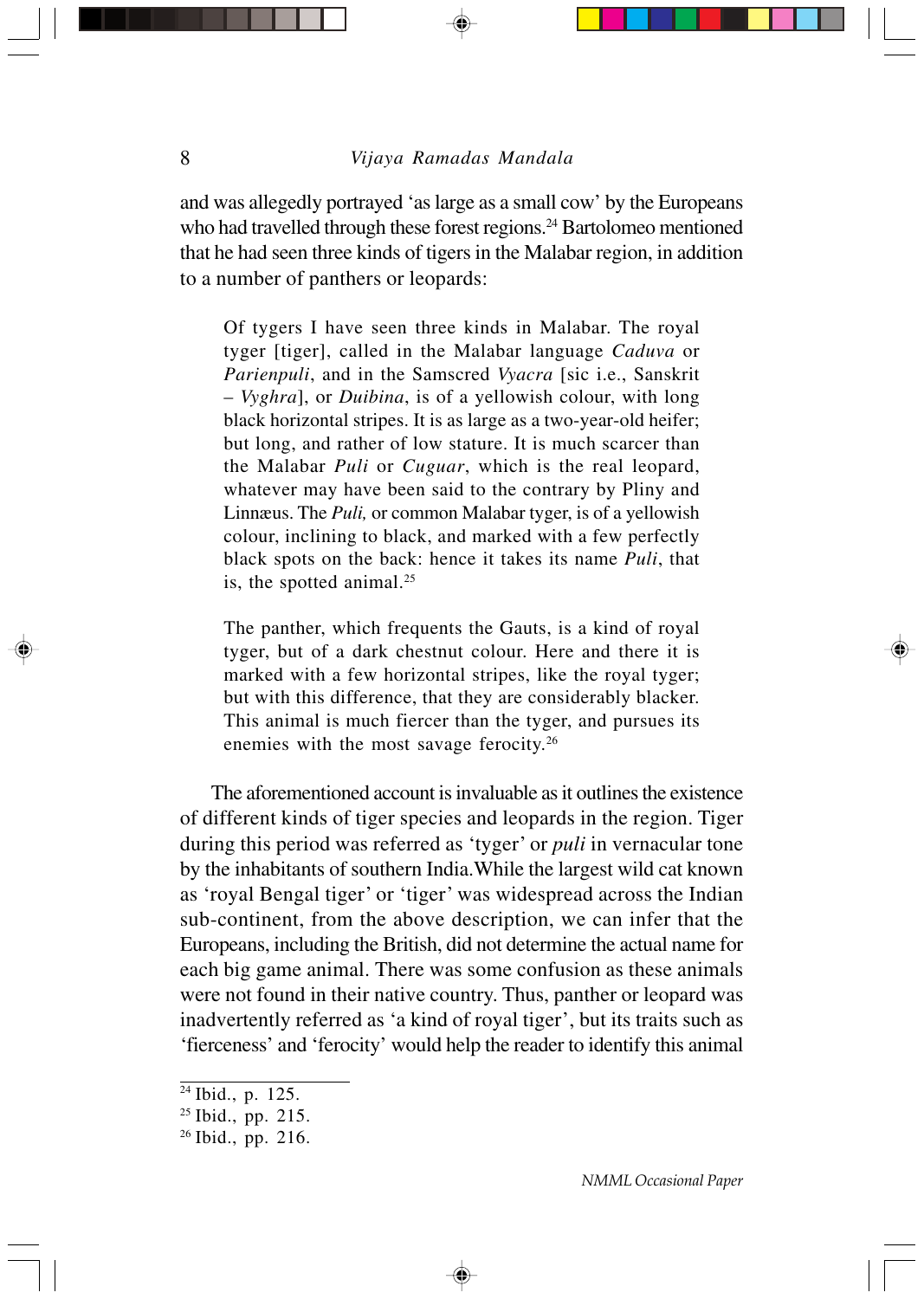#### $\text{Loss}$  Worlds 9

as Indian leopard. Inspite of this, the aesthetic appreciation for tigers and leopards, including the commercial activities like trading in skin etc. could be traced back to the later half of the eighteenth century.

The puli or Malabar tiger was reported to be troublesome and often created fear and panic in the Malabar region. Unlike the Bengal Presidency or other parts of India, these tigers were not man eaters. Bartolomeo mentions that he himself was witness to Malabar tigers known to have entered towns and villages. In 1786 at Vaypur, a puli entered a village in the noon, when there were more than 200 people around, and carried off '...a dog which was running about in the street'.27 On such occasions, people of Vaypur took measures to protect themselves by shutting the doors of their houses.28 Likewise, village cattle too were reportedly lifted off by forest tigers during this period.<sup>29</sup> The analysis so far underlines how agricultural societies, thriving mercantile communities in the Cholamandalam region, and Malabar coastline had to contend with the natural onslaughts of wild animals in their day-to-day lives.

Besides, other animals like wolves and mountain bear were believed to be more dreaded than the tiger by the common people who lived in the nearby ghats and forests.<sup>30</sup> Bartolomeo stated that '... if the king of Travancore could resolve to hunt these wild animals, he would procure essential advantages both to himself and his subjects. But this is not done, because the Indians believe in the doctrine of transmigration....'31 While this kind of assertion is certainly questionable, it is noteworthy to point out that such thinking persisted among native societies and some rulers led to a conservation belief that happened to sustain large number of flora and fauna. This cultural belief system just happend. Thus, their numbers remained unchecked in the absence of large scale hunting in some parts of the Indian subcontinent. Whereas, during the same period, other parts of colonial

⊕

<sup>27</sup> Ibid., p. 216.

<sup>28</sup> Ibid., p. 216.

<sup>29</sup> Ibid.,p. 216.

<sup>30</sup> Ibid., pp. 214-215.

<sup>31</sup> Ibid., p. 215.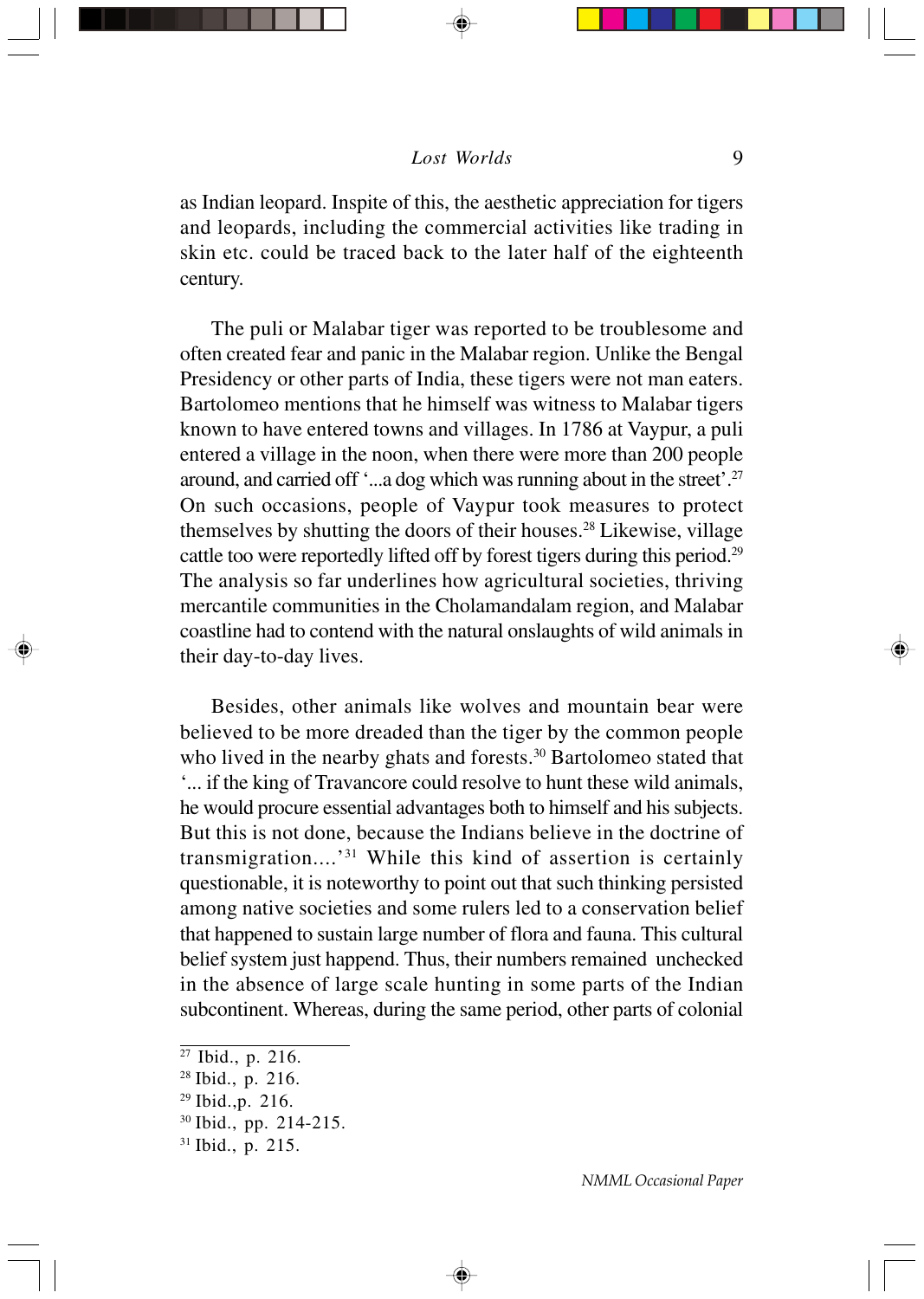India wild aimals were killed as they posed greatest danger to human lives than the doctrine of co-existence like mentioned above would have us believe. For example, in the Bengal Presidency annual hunts were organised by the zamindars or the local rulers to eliminate maneating tigers and other troublesome animals as a pressing necessity as we shall examine this aspect in the following sections.

In the Malabar region too, tigers that were dangerous to human habitation were shot by men usually from platforms built on top of trees (machans) '...near a pond or ditch where an animal is accustomed to drink'.32 The slain tiger or leopard's skin then was handed over to the king, and '...the hunter always obtained a reward from the inhabitants of the district'.33 This kind of offering of rewards for killing predatory animals was institutionalized by the British through the colonial policy and programme of 'vermin eradication'34 in the nineteenth century.

Another large animal was the *urus* which belonged to the genus of the wild ox, was never seen beyond the borders of the dense jungles of the Western Ghats. This animal was about ten feet high with thick skin and 'large beautiful horns, and very fine hair of a silvery ash grey colour'.35 The urus was believed to have such strength that it would not shy away from fighting the elephant or the tiger, when these animals cross its path.36 At that time, Indians used urus hides to make shoe laces and various other things such as bags and so on.37 It was believed to feed 'only on aromatics herbs' and thus its meat was consumed by some of the inhabitants of the Malabar country.<sup>38</sup> This animal was likely to be a *gaur* or wild bison as it was described as ten feet in height and an animal of gigantic proportion. In addition, the wild hog was hunted by natives throughout the Indian sub-continent. In the Malabar region, a wild hog killed in a hunt was priced one rupee in the 1770s or it

- $32$  Ibid., pp. 216-217.
- 33 Ibid., p. 217.
- <sup>34</sup> Emphasis mine.
- 35 Ibid., p. 214.
- 36 Ibid., 214.
- 37 Ibid., 214.
- 38 Ibid., 214.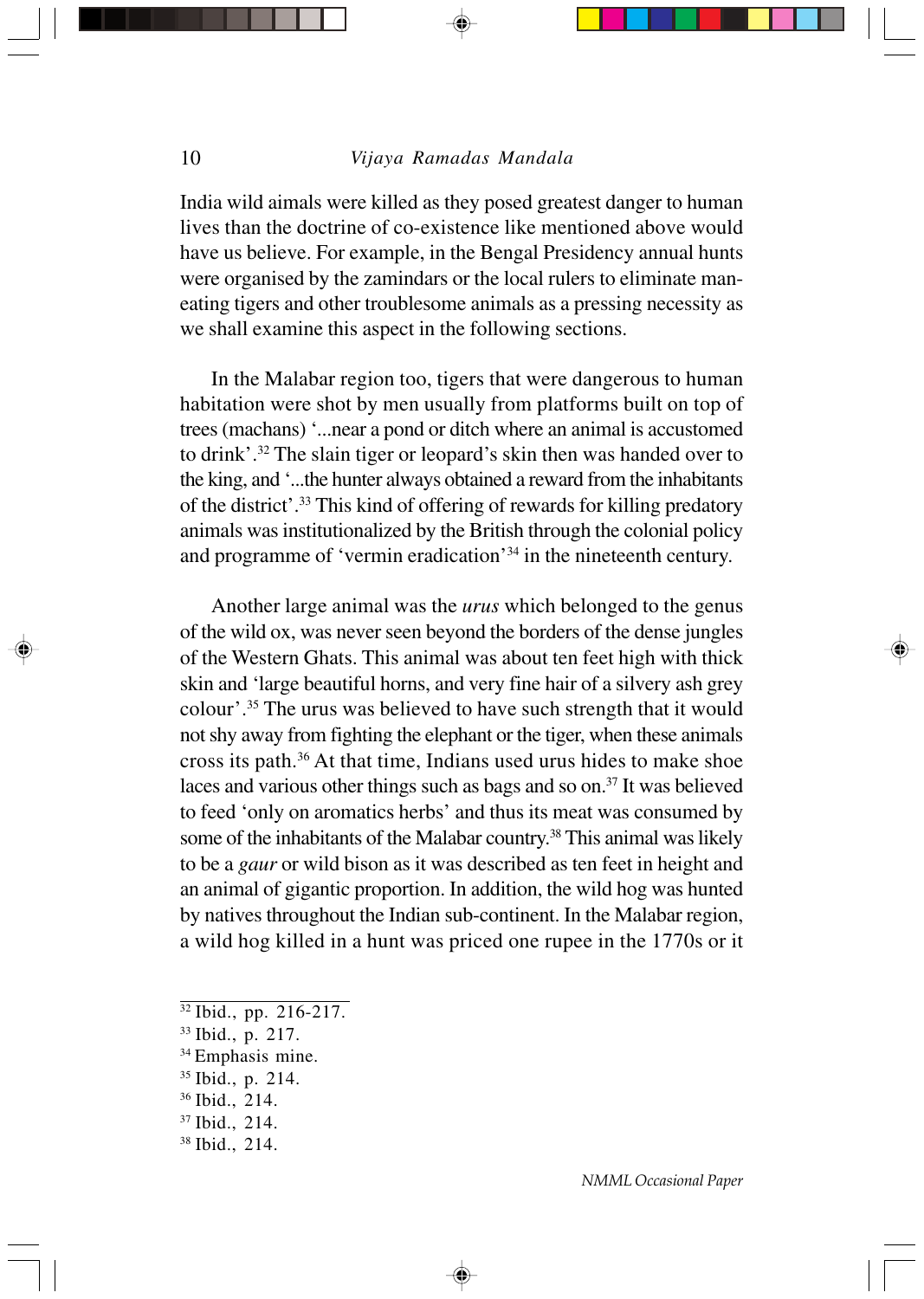could be procured in exchange of 'two or three charges of gunpowder'.39 The economics behind such pricing shows how native people and also Europeans considered wild hog meat profitable and therefore, having a 'very agreeable aromatic taste', and thus a huntsman who sold hunted wild hogs at such price would contend himself sufficiently paid and would go on to kill more wild hogs.<sup>40</sup>

The cultural geography of this wetland region along the Cochin coastline, which had great many rivers, provided a haven for variety of duck species. Thus, *taraya* or tame duck were found in abundance, where these duck species could procure nourishment from the river bodies.41 They were consumed as food both on the ships and in the mainland. It was observed that '...an immense trade is carried on with these fowls in the maritime towns of India'. It offered 'employment, in particular, to the Christians, Mahomedans, and black Jews'.<sup>42</sup>

But the practices of hunting varied across India according to topography and geological formation of different regions. Daniel Johnson, formerly a medical officer at the beginning of the nineteenth century in the East India Company's service of the Bengal Establishment, had the following remarks on the Bengal region:

The villages throughout the greater part of the country are from six to twelve miles distant from each other; the land around them being cultivated only for a small space in proportion to the number of inhabitants…**.** All the intermediate parts are covered with forest trees and underwood, in some places quite impervious… near the foot of the hills the trees are largest, and the underwood thickest. The country is here and there intersected by deep ravines, caused by heavy rains rushing down from the mountains towards the rivers, the channels of which are for the most part dry and hot in the cold seasons, but in the rainy season are generally full, and streams run with great rapidity. The

<sup>39</sup> Ibid., 214.

<sup>40</sup> Ibid., 214.

<sup>41</sup> Ibid., p. 222.

<sup>42</sup> Ibid., p. 222.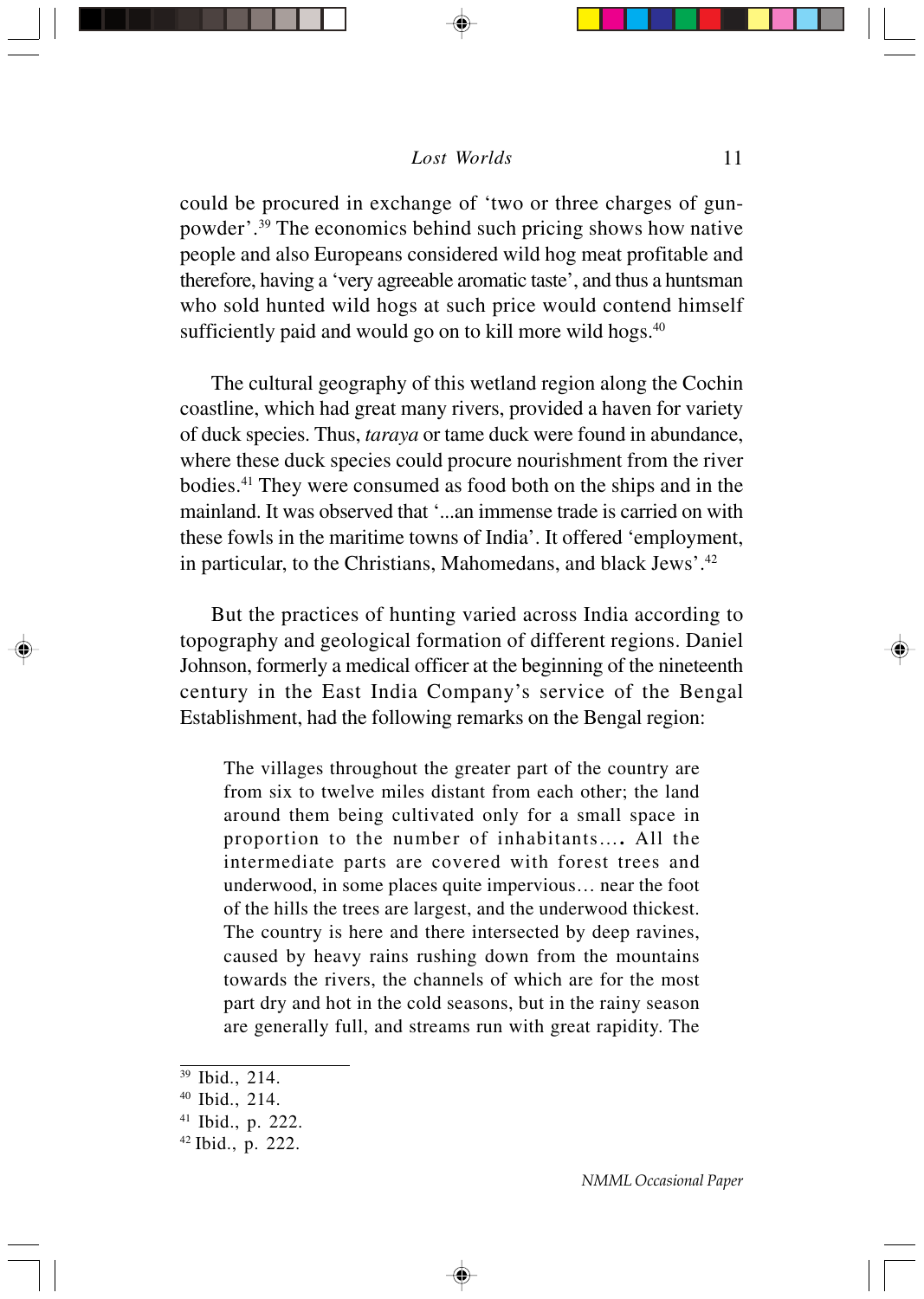ravines often cross the road, and afford excellent shelter to animals of prey.<sup>43</sup>

What is interesting from the above account is, during this period, villagers in the Bengal country cultivated and practiced agriculture for their own needs, and forests and mountains adjacent to their village hamlets offered a safe haven for the wild beasts of prey.

Even as the natural scenery of landscapes offered pleasant view to the travellers passing by, the presence of tigers and other wild beasts abounded in the thickest of bushes, preying on unsuspecting travellers. There were no official records to suggest how many common people were killed in the ambush attacks led by predatory wild animals during the 1800s. A question arises then, given that there was no 'vermin eradication policy'44 at this time, who could be protecting the people living in the villages and the travellers on transit? In this context, Bengal Presidency offers a good example where wild animal attacks often necessitated the village people to seek the help of professional hunters. In the rural areas of the Bengal Presidency, in every village near the ghats (ghats are junctions or transit roads connecting the hill stations and plains) were stationed *ghautdwars*, whose duty was to accompany the travellers through the ghats and pathways.45 The ghautdwars' usual

<sup>43</sup> Daniel Johnson, *Sketches of Indian Field Sports* (London: Robert Jennings, 1827), pp. 5–6.

<sup>44 (</sup>Emphasis original) Since the 1820s onwards, after the conquest of jungle and woodland areas by the British colonizers, necessitated them to formulate the programme of 'vermin eradication,' which continued throughout the nineteenth century. It categorised big game species such as tigers, leopards, wild pigs and wild elephants as dangerous and threat to civilization and colonial interests. Thus under 'vermin eradication policy,' India's big game animals could be hunted and shot indiscriminately with additional incentives in the form of rewards offered by the colonial government both to the locals and British hunters. For example, the archival source, i.e., Bengal Rev (LP) 10 Sep 1828, draft 472/1827-28, IOR/E/4/ 723 pp. 243-45 shows that rewards were offered by the colonial government for the destruction of 5,673 tigers in the Bengal Presidency between the years 1822–24.

<sup>45</sup> Daniel Johnson, *Sketches of Indian Field Sport*, pp. 7–8.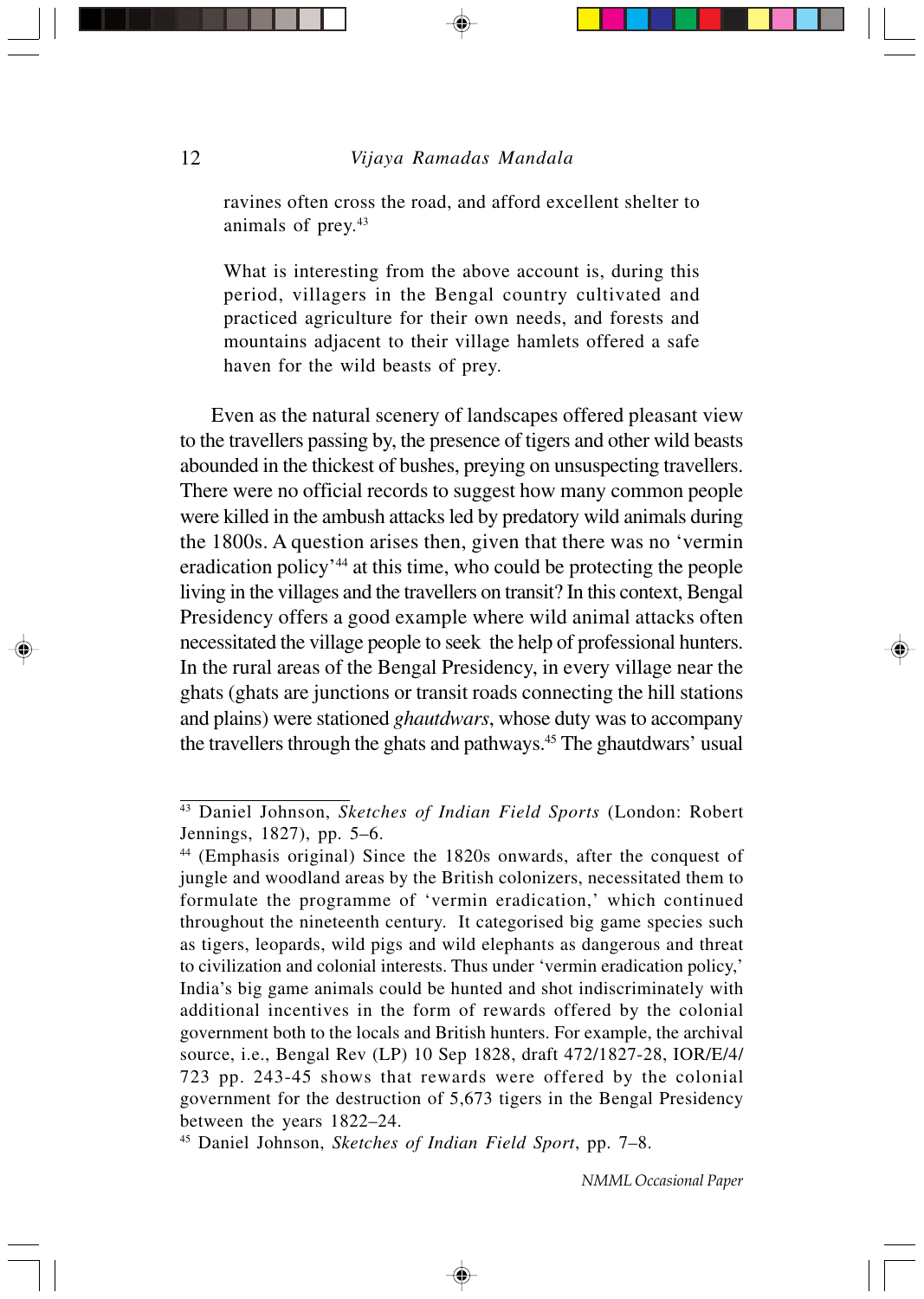clothing was covered with 'the skin of a tiger, leopard, or some other animal'.46 They carried a bow, arrows, and a large shield.47 Typically these weapons were 'ornamented with peacock feathers, or cow's tail'.48 The ghautdwars offered people only marginal protection by killing predatory wild animals, but could not prevent the majority of the attacks as the dense forests offered greater protection to tigers, leopards, and other dangerous beasts of prey. As ghautdwars possessed no land, their livelihood depended on some allowance given by the local Rajah (a zamindar or provincial ruler). But these men were rewarded by the travellers in return for offering protection to them, or when killing a predatory animal.49 It should be noted here, what became of the ghautdwars is unknown as the nineteenth century progressed.

There is a difference between ghautdwar and native shikari. Ghautdwars were self-employed hunters being in charge of protecting the rural countryside and travellers—whether on the forest paths or village roads, or ghats—from the onslaughts of wild animals. Whereas the native shikari, during this period, was a village hunter, whose profession was to bring wild game and sell in the nearby market. It could be argued that the native shikaris probably replaced ghautdwari tasks of offering protection to villagers till about the first three-quarters of the nineteenth century as many zamindari and princely states lost their political power to the British, who began consolidating their rule in India. Of course, it should be noted that British hunters replaced the native shikaris approximately from the 1860s onwards.

Given this context, a question arises, who is a native shikari in colonial India? Native shikaris or village hunters in colonial India were from low caste groups who had gained their livelihood 'entirely' by catching birds, hares, and all sorts of animals. These native hunters were further divided into the following groups: (1) those exclusively confining themselves to catching birds and hares; (2) those catching birds and various small game animals; and (3) the shikaris who made

⊕

- 46 Ibid., p. 8.
- 47 Ibid., p. 8.
- 48 Ibid., p. 8.
- 49 Ibid., p. 8.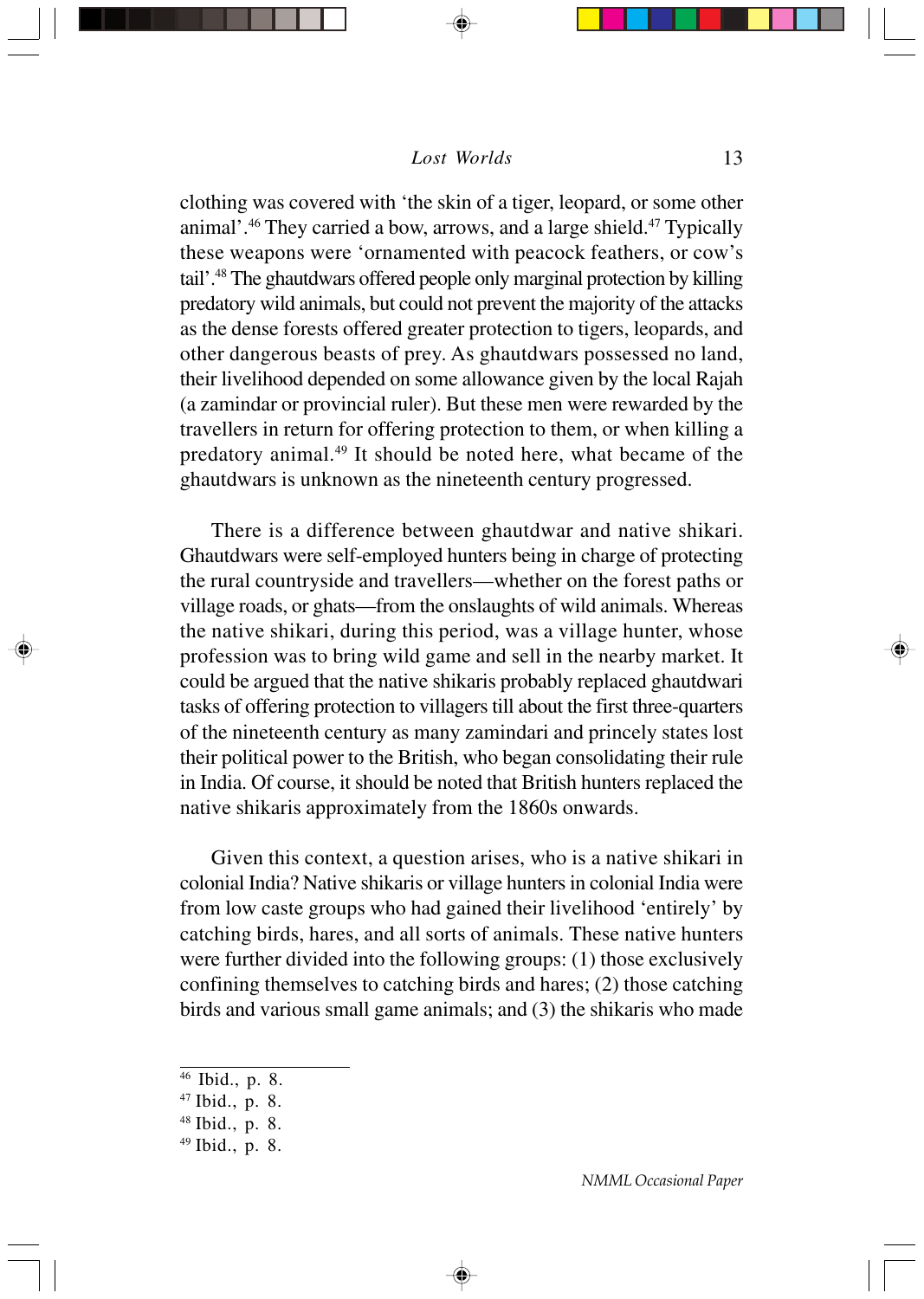a livelihood by killing tigers and leopards.<sup>50</sup> Within the realm of the shikari world, different methods are adopted in catching birds and hunting animals. For example, split bamboos were made into a form of shaft, and to that were attached green bushes and horse-hair nooses of different sizes and strength which was fastened to the shaft.<sup>51</sup> Hunters also carried two lines of shafts '...to which horse-hair nooses are attached for catching larger birds, and a bag or net to carry their game'.52 The typical hunt started, when hunters hid themselves underneath the green bushes of the shaft thus 'concealed from the view of the birds'.53 To a great extent, they mimicked and imitated 'a variety of calls for the different kinds of birds' while traversing the hunting field.<sup>54</sup> When unsuspecting birds passed by, with considerable skill and patience, the hunter fastened the noose and caught all kinds of birds—from smaller birds such as the quail to the big ones the size of partridges.55 Different kinds of partridges, numerous during this period, hunted by shikaris include, the common brown partridge which occasionally flew into the trees, the long-legged partridge, the black partridge—a bird of jet black colour with white spots on the chest, the long-tailed partridge with dark brown colour, and the speckled partridge.56 To lure the birds the hunter spread grain near the nooses, thus '...when birds are eating the grain, he gives it a sudden pull, and catches several at a time...' by snatching their legs.<sup>57</sup> Likewise, the pea-fowls and the jungle fowls were hunted by means of wooden pegs and fastening nooses to neck or feet, when these birds passed unwares through the nooses and were immediately fastened to the ground.<sup>58</sup>

Unlike the Bengal Presidency, hunting of pea-fowls was not allowed by many rural Indians in other parts of colonial India, which brought physical confrontations with British hunters during the nineteenth century.

⊕

- 52 Ibid., p. 23.
- 53 Ibid., p. 23.
- 54 Ibid., pp. 23-24.
- 55 Ibid., pp. 24-25.
- 56 Ibid.,p. 25.
- 57 Ibid., p.28.
- 58 Ibid., p.25.

<sup>50</sup> Ibid., pp. 22.

<sup>51</sup> Ibid., pp. 22-23.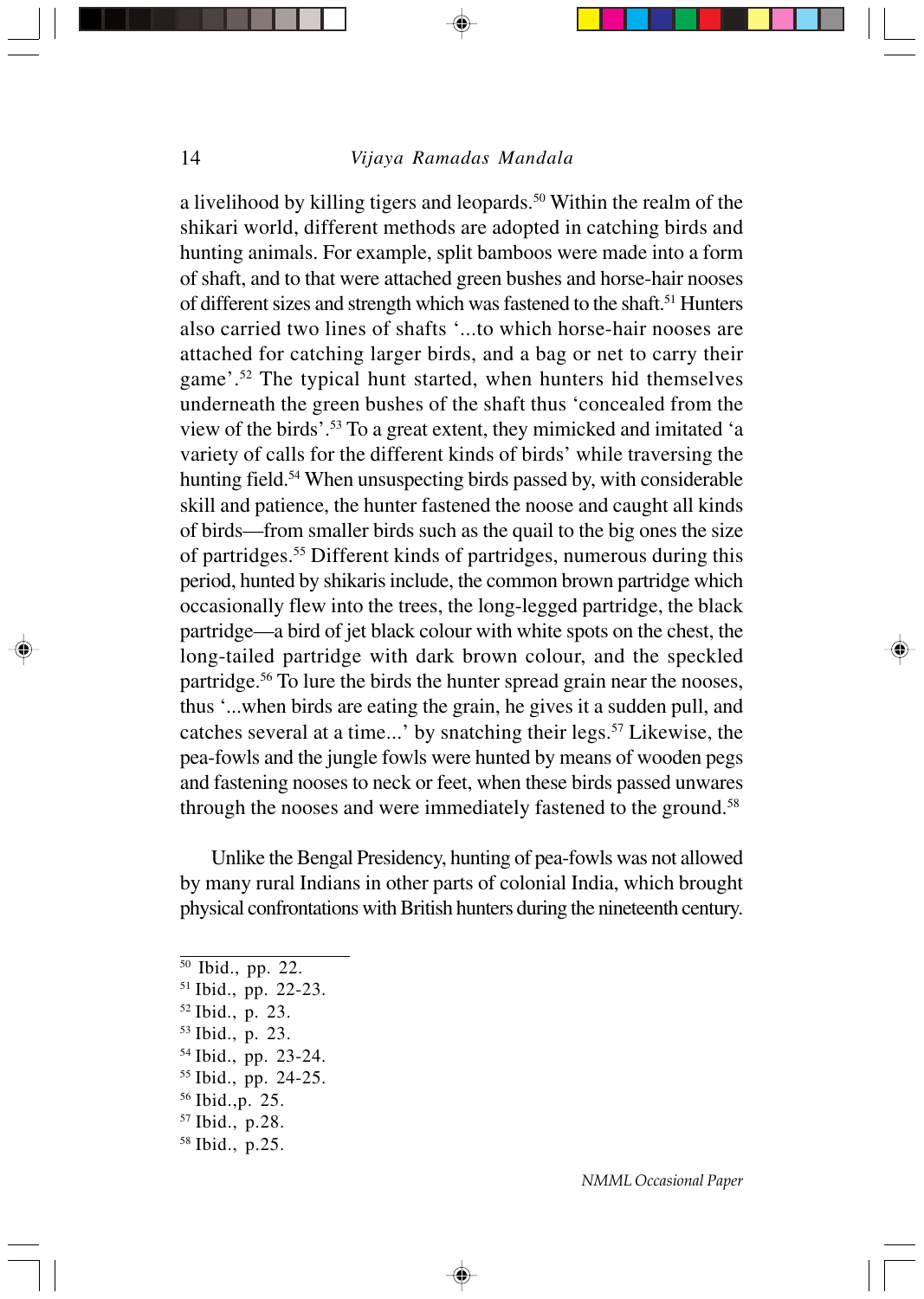The hunted birds, as discussed above, were, as a rule, sold in the nearby markets and villages to Mohammadans, and a few to the lower caste Hindus, 'for the value of a half penny or a penny each'.59 The reason why we have to bring forth the above aspect is to outline the fact that in early nineteenth century India, marginal groups and common people were able to supplement their food table provided by native hunters' wild game exploits. But, there were higher caste Hindus too, who purchased many of such birds solely for the pleasure of recreation.<sup>60</sup>

A typical native hunter's family consisted of his wife and children, who also participated in hunting for example hares, and '...take with them four or five nets, each of them sixteen feet long, and eighteen inches high'.61 According to the ground and other conditions, they extended the nets for about forty or fifty yards in a set location, most likely where hares could be found in plenty in covers near cultivation fields. $62$  One person would hide near the nets, keeping an eye on them, while the other people '...(would) go off to the distance of about a quarter of a mile, and commence beating the underwood with sticks'.<sup>63</sup> As soon as the person in-charge of finding hares, discover them, he makes a shrill noise, '...which is well understood and answered in the same manner by the other (hunters) at a considerable distance'.<sup>64</sup> By means of sticks and making noises, they would drive '...the hares to the exact spot where the nets are set, being surrounded on every side by cover', thus on average the native hunter would catch 'six or seven hares a day'.<sup>65</sup> Whether this kind of method culminating the catching of hares offers an indigenous form of sport remains unknown, in reality, for a native shikari, two to three hares in one day's hunt would supplement food for his family for about two days. Additional hares, if remaining, would be sold to Indians for three pence each, but to

⊕

- 62 Ibid., p. 32.
- 63 Ibid., p. 32.
- 64 Ibid., p. 32.
- 61 Ibid., pp. 32–33.

<sup>59</sup> Ibid., p. 28.

<sup>60</sup> Ibid., pp. 28–29.

 $61$  Ibid., pp. 31–32.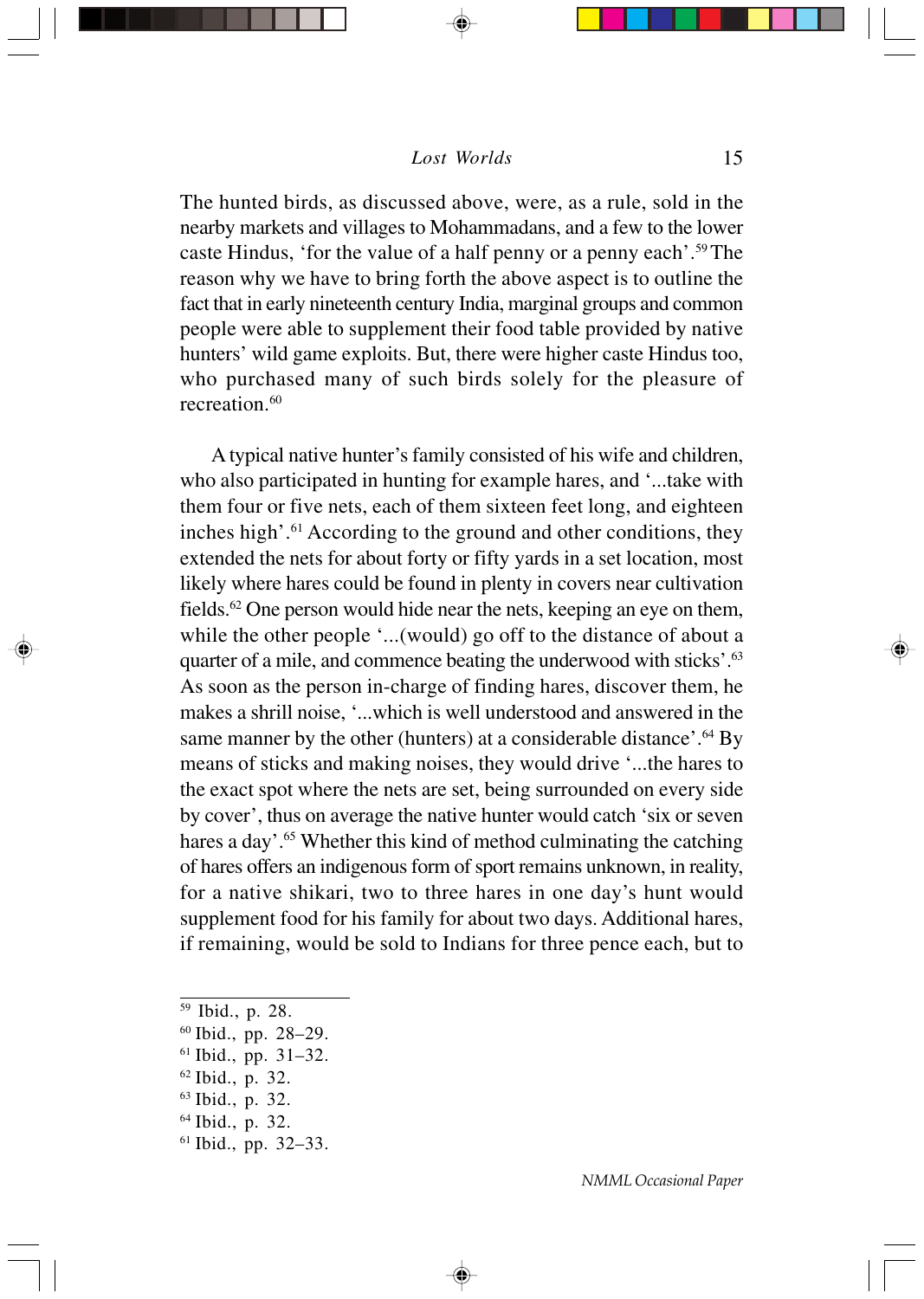Europeans not less than seven or eight pence or four annas.<sup>66</sup> Here, we may ask, what would be the significance of such subsistence-driven hunting. These figures are interesting from the point view of the economic dimension of indigenous hunters, which offers greater insight into their freedom to sell wild game at different prices to natives and Europeans, respectively as the control they held over the hunting field. Historian John MacKenzie refers to a European market stocked by meat purchased from native Indian shikaris in Calcutta, which was wellsupplied with varieties of meat, including hare, duck, teal and wild pigeon, attesting to a thriving native business in hunting, since the meat was bought from native shikaris.<sup>67</sup> This attest to the fact that native hunters were able to supplement food not only for their own livelihood, but also sold game meat to the villagers and the Europeans.

During this period, European travellers, who witnessed the native hunting methods on the sidelines had admitted that such ingenious method of catching hares and driving them out of covers by a four member shikari family would have required twenty or more for the common people to do the same.68 For the native shikaris bird catching mission equally offered the thrill of hunt as well as sustenance for their livelihood, however, it should be noted that their profession of hunting was carried out not without dangers. During many such hunting excursions, a shikari, who could be a father or mother or a brother, occasionally got carried off by tigers. Even so, the remaining family continued the same profession, notwithstanding, the impending dangers in the hunting field. $69$  Therefore, native shikari profession during this period also warranted considerable risk-taking ventures on a daily basis, though their resilient lives, on the whole, do not offer such an underlying grim view.

66 Four annas amounts a quarter of a rupee and a rupee during this period (first quarter of the nineteenth century) would amount the value of half a crown, that is, two rupees equivalent to one pound sterling.

⊕

<sup>67</sup> John M. Mackenzie, *The Empire of Nature,* p. 173.

<sup>68</sup> Ibid., p. 34.

<sup>69</sup> Ibid., pp. 34–35.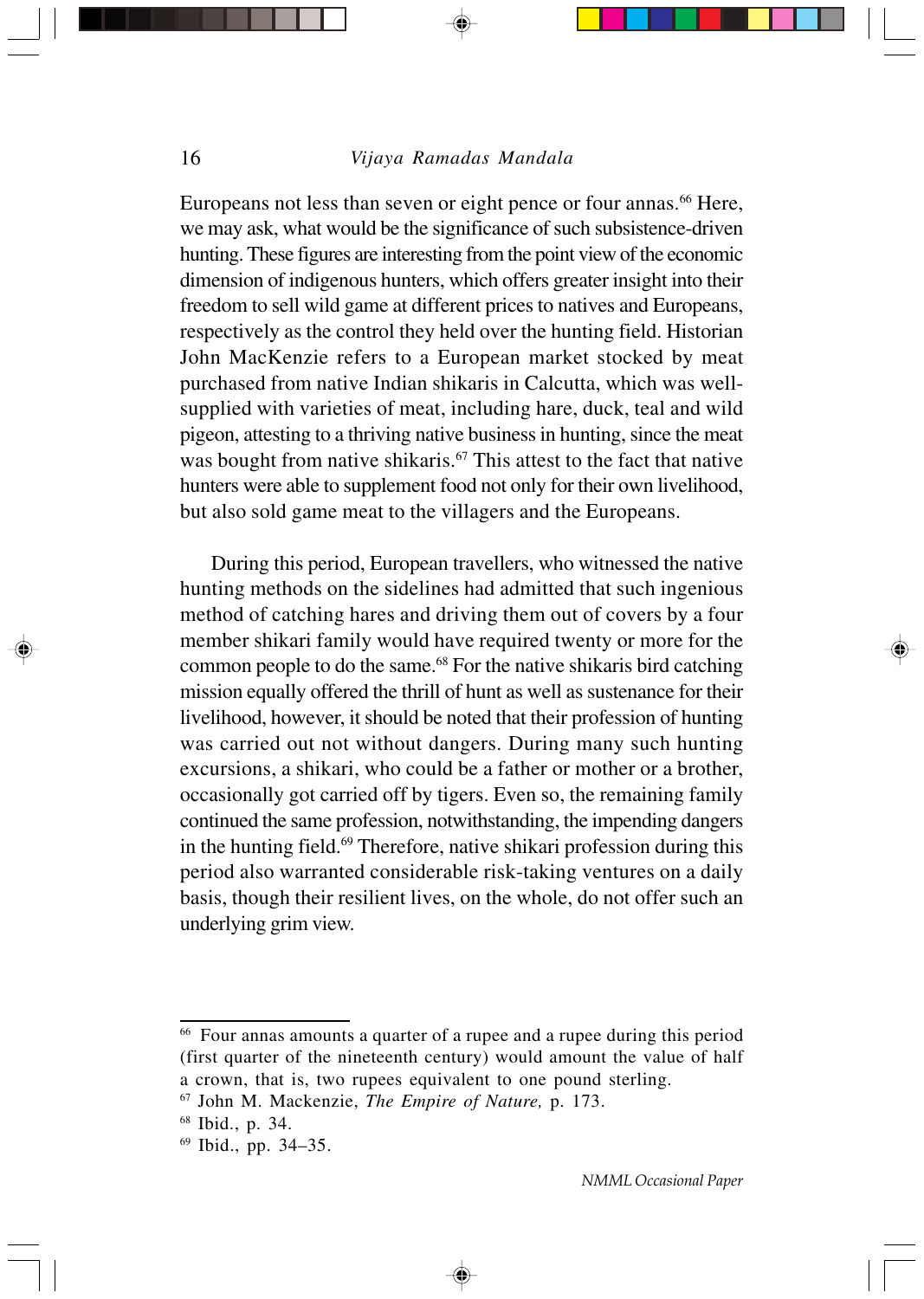In addition, the native shikaris were also employed, more out of necessity than by choice, by the British civil servants in their newly established homes, when these colonial men would join their administrative posts across India. In southern India, for example, during the 1830s a series of letters was written by an English woman, Julia Charlotte Maitland, wife of an East India Company judge or collector who was posted in the Rajahmundry division (present day Andhra Pradesh) in Madras Presidency—on the aspect of vivid presence of wildlife that existed in and around the Godavari districts.<sup>70</sup> In this context, native hunters in this region too emerg as a principal subject of our study as the Company civil servants and officials, in general, heavily relied on such hunting assistants to supply food for the European families. Hence, it is not surprising that hunting was predominantly utilitarian in its approach for the most part of the Company period, where native hunters exercised considerable freedom in shooting forest game or varieties of deer in order to supply food for their European masters. As Maitland in one of her correspondence to home in Britain wrote thus:

We have a [native] hunting Peon, or "shoot-man," as he is called, who goes into the jungle every day to catch us half our dinner according to his taste or his luck. He brings hares, wild ducks, pigeons, &c, and yesterday he brought a magnificent peacock. It went to my heart to have such a beautiful creature cooked; but there was no help for it, and he was dead when he arrived. There are pretty spotted deer and antelopes [roaming] wild about [sick] the country, and I am going to have some caught to keep in the compound: they soon grow quite tame, and come and eat out of one's hand.<sup>71</sup>

The above letter is interesting as it refers to how the natives were employed as hunters to supply wild game to the homes of the senior Company officials in the Rajahmundry division. On the contrary, in

<sup>70</sup> Julia Charlotte Maitland (under pseudonym By a Lady), Letters from Madras – During the years 1836–1839 (London: John Murray, 1846). 71 Ibid., pp.43–44.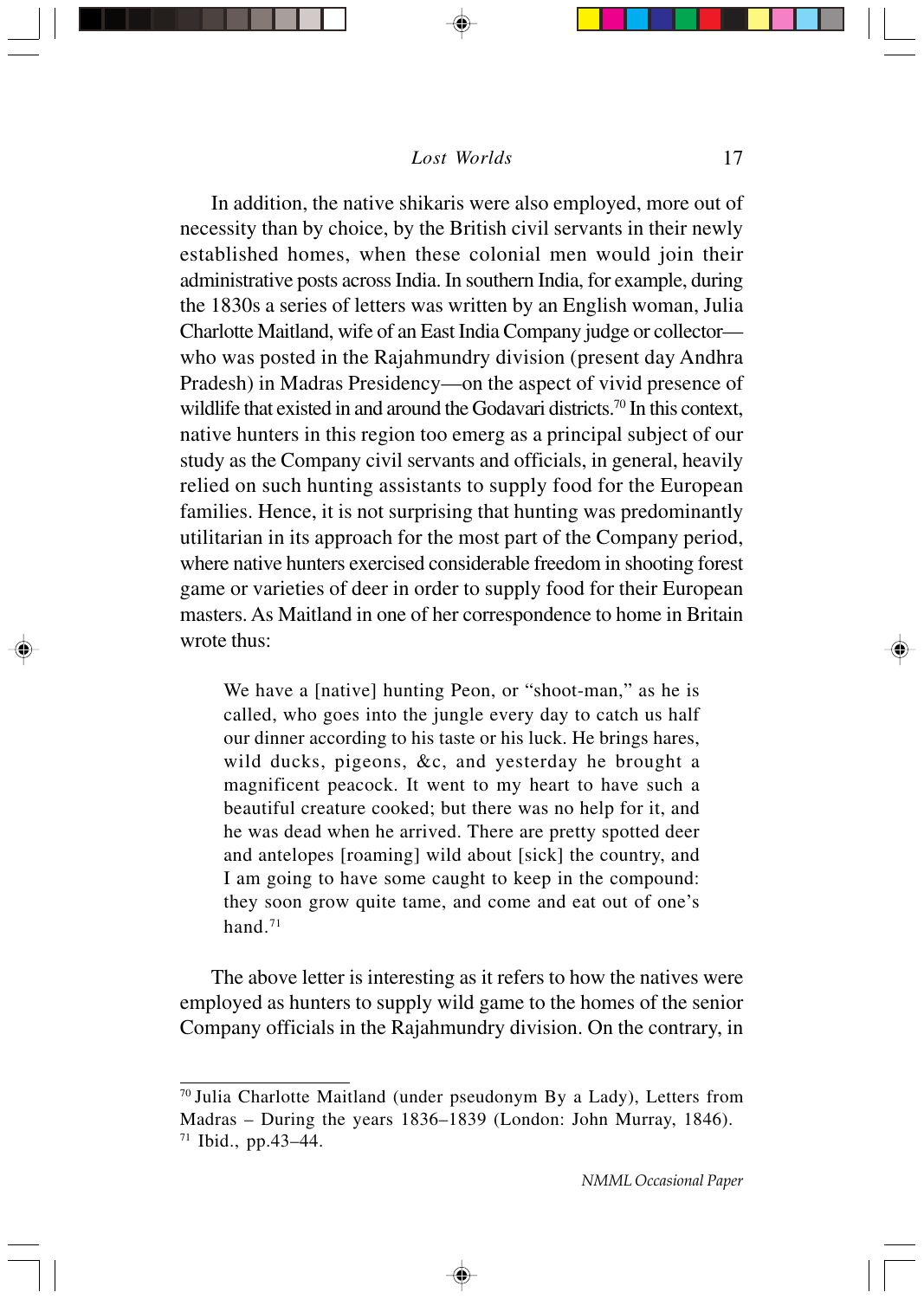some parts of northern India, peacocks and pea-fowls were accorded sacred protection among the villagers, in particular, Hindus.<sup>72</sup>

Communal hunts were also a common feature during this time. Johnson mentions one of such community hunting trips in the early nineteenth century India, in the nearby forests of Rogonautpore*,* Bissunpore of Bengal Presidency, where petty chiefs and zamindars, whose territories were abound with jungle and wild animals, and it was customary for them to organise a *hunquah* or an annual event of driving animals of the forest into the nets.73 Johnson mentions that he had seen one of the local rajas arranged a hundred people for one such hunting expedition. The hunquah was a large-scale hunting party, for it involved the necessary participation of ordinary villagers, hundreds of them, including women and children:

At day break, about a hundred were sent off to set fire to the sides of the reserved jungle; and the main body, consisting of men, women, and children, many of them carrying all sorts of noisy instruments, match-lock guns, bows and arrows, spears, fire-works... [proceeded] to the extremity of it [hunting], where they...[arranged] themselves in a line of some miles in extent. Then they raised a most hideous noise, continuing it as they advanced towards the nets, which they tried to do as well as they could in the form of a crescent, but it was impossible to proceed regularly, on account of the unevenness of the ground, and the thickness of the cover in many parts. Numbers were far left behind, and yet none of them were injured. It seldom happens that any are killed or taken away by tigers *on such occasions* [emphasis mine]; the animals are too much alarmed to think of anything but their own safety, and naturally run from the noise; the only part where there is danger, is near the nets; the tigers seeing them, and not knowing which way to escape, become enraged, and sometimes a poor fellow in their way feels the effect of their [tigers] fury.74

<sup>72</sup> J. Moray Brown, *Shikar Sketches with Notes on Indian Field Sports* (London: Hurst & Blackett, 1887), p. 128.

<sup>73</sup> Daniel Johnson, *Sketches of Indian Field Sports,* p. 12.

<sup>74</sup> Ibid., pp. 18–19.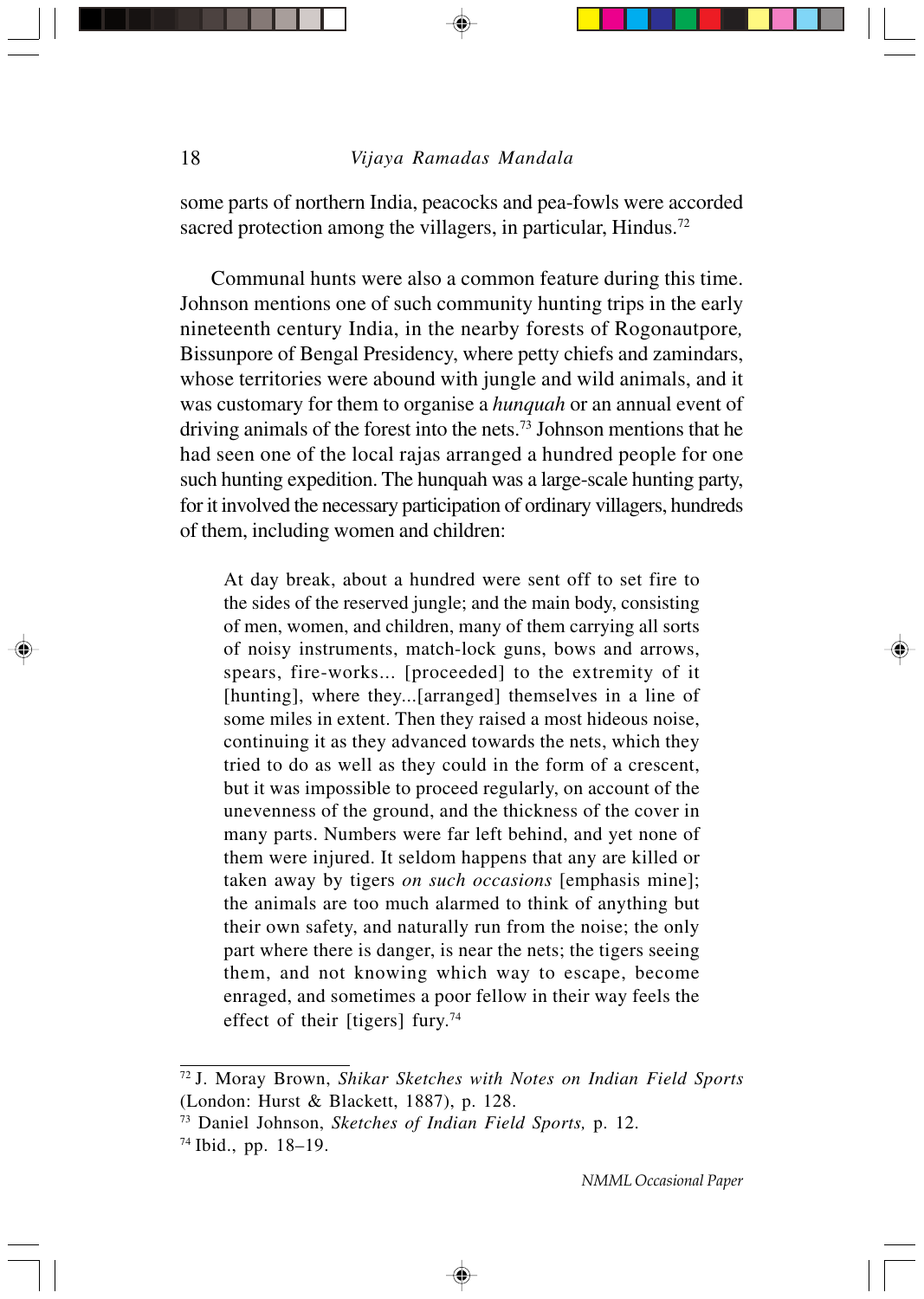The above account is historically significant on three aspects. Firstly, it points out to the large scale participation of Indian villagers, discarding the gender based stereotypes, as it involved women and children along with men as *equal participants*, something not always been the case with British hunts in colonial India. In that sense, historian Mary A. Procida's study is relevant here concerning the disruption of gender hierarchies, where she argues that the British women broke the barriers of gender—by taking the gun in hand and to go out hunting along with their English husbands by embracing the hyper–masculine image of the Raj in order to protect the British families and imperialism. However, here our study has attempted to show that such disruption of gender hierarchies was something not unique to colonizers alone, but could be germane to the native hunting communities, although the parameters are fundamentally different.75 The wife of a native shikari or village women, who often participated in community hunts as discussed above offers us an alternative history of how Indian hunting tradition too provided a space for women and children as active participants in hunts, even as suffrage rights were not accorded to women in Britain until the early twentieth century,<sup>76</sup> thus distinguishing the position of

⊕

<sup>&</sup>lt;sup>75</sup> See, Mary A. Procida, "Good Sports and Right Sorts: Guns, Gender, and Imperialism in British India", *Journal of British Studies*, Vol. 40, No. 4, At Home in the Empire (October, 2001); Mary A. Procida, *Married to the Empire: Gender, Politics and Imperialism in India, 1883–1947* (Manchester: Manchester University Press, 2002).

<sup>76</sup> See, Sophia A. van Wingerden, *The Women's Suffrage Movement in Britain, 1866-1928* (Basingstoke, Hampshire: Palgrave MacMillan, 1999). This book argues that the women in Britain started demanding voting rights from as early as the mid-nineteenth century onwards which resulted into active women suffrage movement until the outbreak of the First World War and until into the 1920s, thenceforth they secured voting rights to participate in the British parliamentary democracy. For example, in 1835, The Municipal Corporation Act used the word 'male', not 'person', thus deliberately denying the women the right to vote, which they had 'technically been allowed to exercise in the older boroughs,' see, p. x. The need for bringing British women suffrage movement in the context of the present study is to highlight the level of freedom women communities among the subaltern cultures and metropolitan societies enjoyed or not. More importantly, the communal hunts as discussed in the present paper had disappeared from the mid-nineteenth century onwards as the British colonizers began to occupy Indian marginal landscapes to impose as class,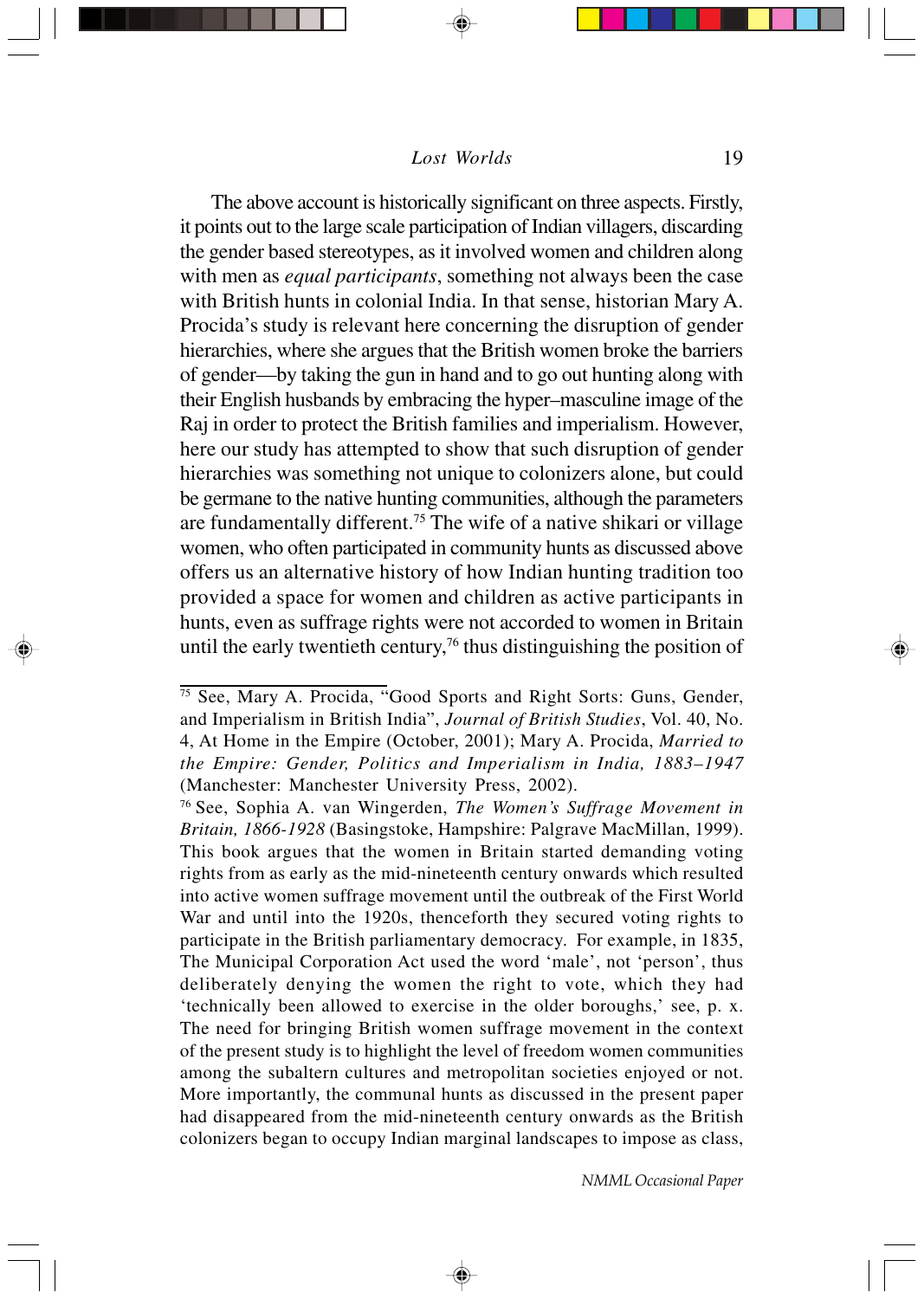women among the literate metropolitan societies and the subaltern populace of Indian countryside. Secondly, the description such as 'unevenness of the ground' and 'thickness of the cover' or jungle offers features of geophysical landscapes that the sub-continent once held. Thus, jungle in Indian scenario represents a thick cover consisting of large trees, underwood, and grass and each jungle based on vegetation types and its location in a particular topography would suggest that there are various forms of jungles that existed in colonial India, i.e., grassland jungle, thick forests on mountainous regions and up-hills, jungles in plain areas, and so on. Thirdly, the local zamindars or rajas organized 'hunquah' with a considerable sporting spirit, but principally carried out as a pressing necessity, '...in order to rid their countries of the tigers that were troublesome'.77 It has been reported that whole villages often have been wiped out by tigers. A number of villages could be seen '(or rather sites where they once stood), in Ramghur, wholly uncultivated and deserted'.78 Thus, along with hunquah*,* the practice of fire-burning during summer months of May and June had been carried out for new grass to grow, and to drive off animals of prey from the neighbourhood of their villages, into the impenetrable covers on the mountains, or into the ravines bordering large rivers'.79 Without this form of hunting, 'it would have been almost impossible for anyone to have lived' in many parts of the rural countryside.<sup>80</sup> These developments have to be understood in the context of the existence of early Indian hunting practices among the common people before the British introduced the 'vermin eradication' programme in the later decades of the nineteenth century. While Britons largely viewed these native hunts as disorderly to the European eyes, it could be argued that, hunquah was a variant of landscape ordering among the Indian zamindars, who did not want to see their villages being wiped out because of wild beast attacks, and this was achieved without destroying the forest.

⊕

gender, and racial-based policies and legislation against Indian marginal groups such as hunting communities discussed in this paper, among whom, women's participation too was completely curtailed under the auspices of the British colonial rule.

<sup>77</sup> Daniel Johnson, *Sketches of Indian Field Sports*, pp. 12–13.

<sup>78</sup> Ibid., p.13.

 $79$  Ibid., pp. 13–14.

<sup>80</sup> Ibid., p. 14.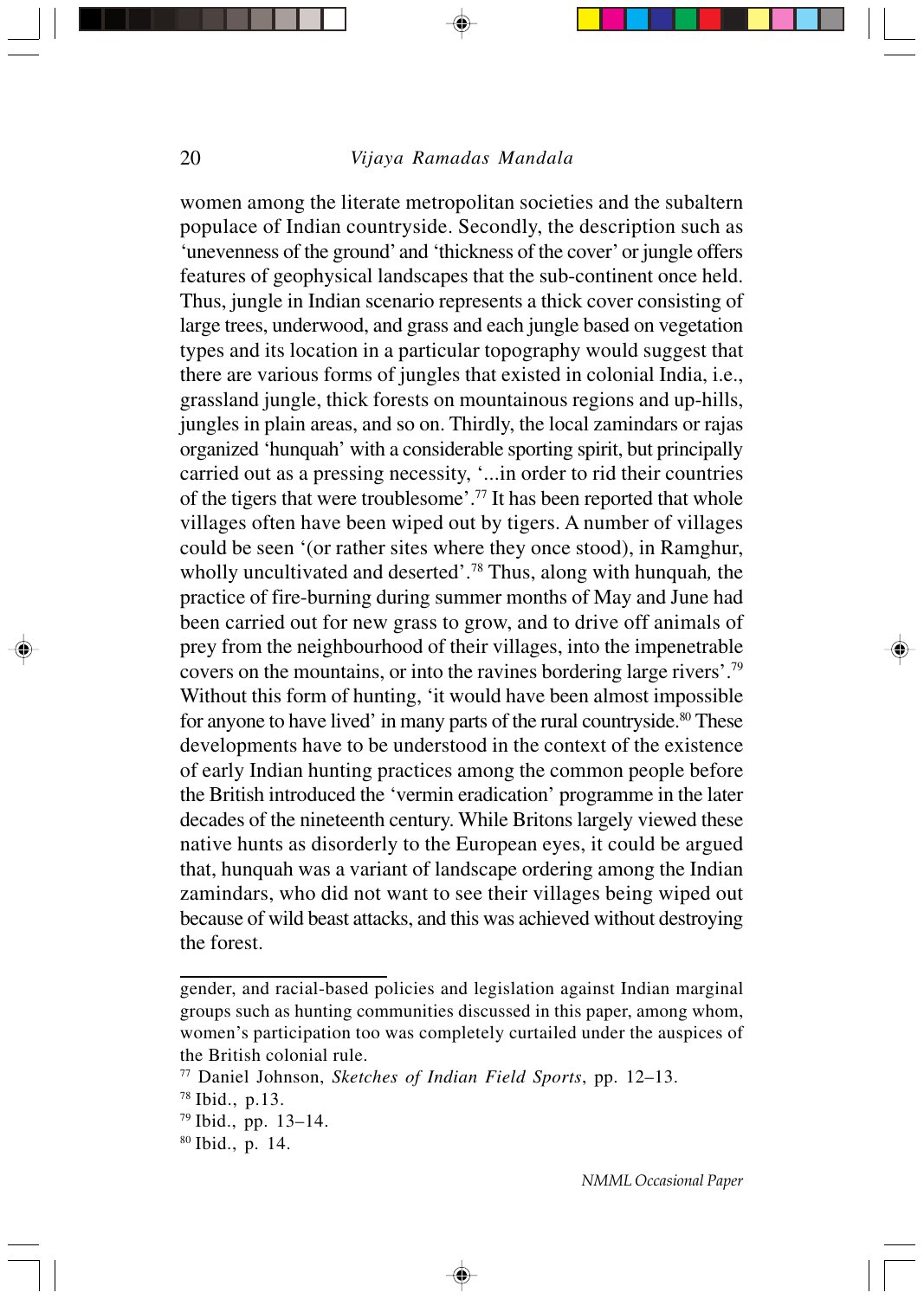Some rulers kept special hunting dogs to chase game. For example, the Koondah raja from this region maintained a 'special breed of hunting dogs' to chase the deer.81 The *nilagai* (the largest Asian antelope) was likewise 'hunted by the natives and European residents, both with Indian and English dogs, much after the British method', chiefly in the Bengal presidency—a region where the East India Company had consolidated its political ascendancy by this period.82 But there existed many ordinary hunters in other parts of India. Antelope hunting among the natives can best be described in the following example:

The poorer class of natives, who take up the occupation of hunters for their own subsistence, or pecuniary emolument, sometimes avail themselves of the services of a bullock in approaching within shot of a herd of antelopes. There is a matter of business [here], not of excitement, and they have no idea of allowing a chance to the objects of their pursuit. A bullock is *carefully trained* for this purpose, and *when his education is completed*, he [the bullock] makes a quiet entrance into the jungles, followed closely by his master, who contrives to screen himself completely behind the animal. The bullock grazes carelessly as he advances, making circuitous and apparently unpremeditated movements; at last he arrives at a convenient distance without having disturbed the unconscious [antelope] herd, he then stands still, the *shikaree or* [village] hunter fixes his clumsy matchlock along the back of the animal, and still [being] unseen takes unerring aim: down drops the devoted antelope, and away fly the rest of the [antelope] herd, dispersed and out of sight in an instant.<sup>83</sup>

What the above hunting episode would illustrate for us is how domesticated buffaloes came to be regarded as anthropomorphic subjects for the poorer classes of the natives across India, where educating these animals and training them in antelope hunting constituted

<sup>81</sup> Ibid., pp. 38–39.

<sup>82</sup> Delabere Pritchett Blaine, *An Encyclopaedia of Rural Sports* (London: Longman, Orme, Brown, Green & Longmans, 1840), p. 34.

<sup>83</sup>*Asiatic Journal and Monthly Miscellany*, Vol. XII, (London: Parbury, Allen, and Co, 1833), p. 192.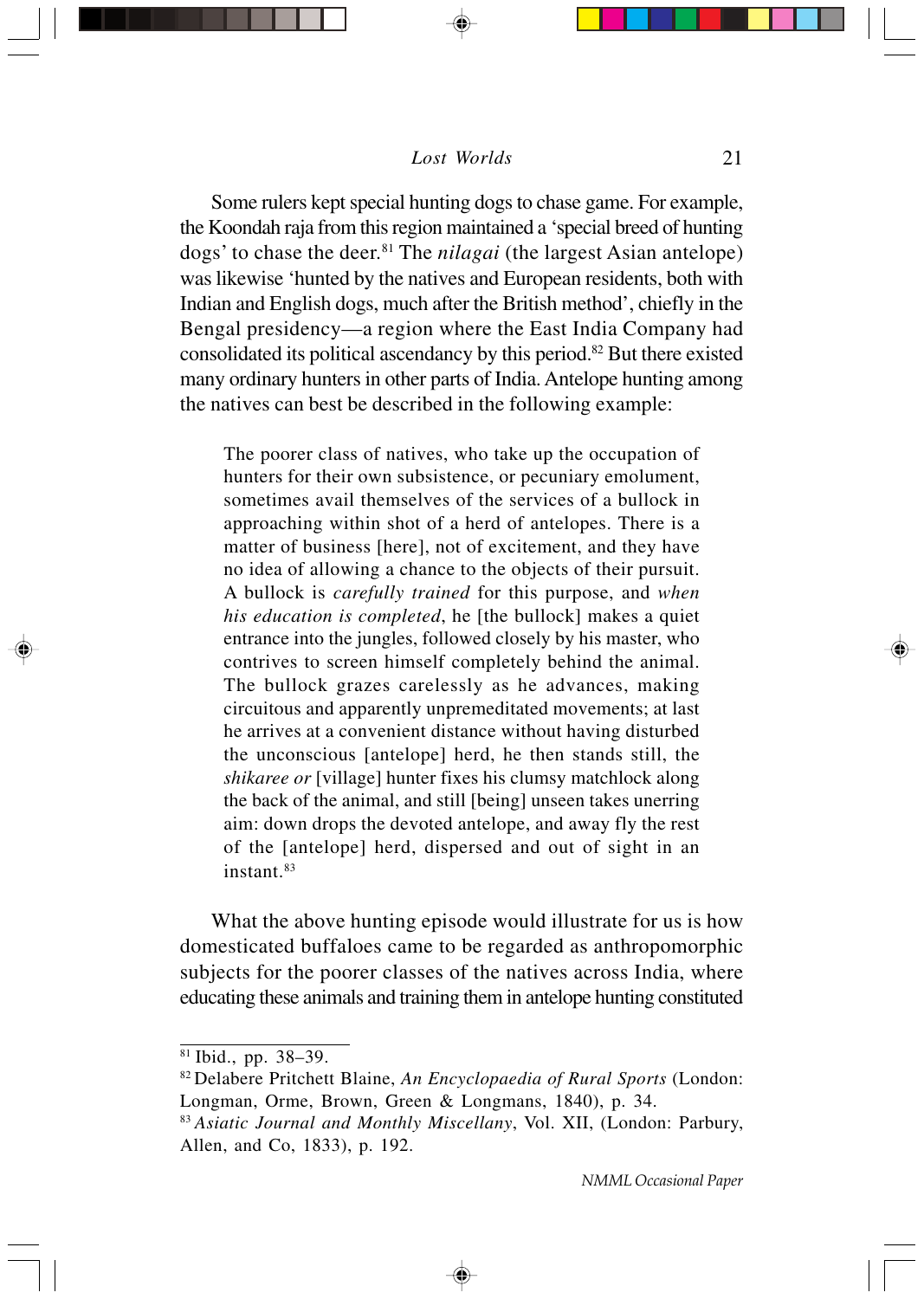a noteworthy characteristic of countryside life. This form of sport continued well into the later nineteenth century.

In addition, black bears and spotted deer, and a variety of antelopes were caught by using traps or nets as well as killed from *machans* and pits.84 The shikaris were also adept at hunting deer. Deer were captured by means of nets and nooses. The noose methods of hunting is as follows, whereby a strong line with wire is 'fastened to trees, and extends across the cover fifty or hundred yards'.<sup>85</sup> The hunters hiding in thick bush would then drive the deer towards the cover—which was arranged in such a way that wires were fixed to the height of deer's necks and legs, and when the deer ran against this line—where they got trapped by nooses and wires, and caught.<sup>86</sup> Often, deer were shot by Indian villagers and shikaris from machans or tree platforms where they were known to feed on grain or near agricultural fields during the night.<sup>87</sup> But this form of hunting came to be regarded as 'unsportman-like' and 'cruel' (emphasis original) by British hunters by the turn of the late nineteenth century.<sup>88</sup> Johnson too was critical of natives using cheetah as a ruse in capturing the antelope and the deer. He pointed out, '...It is distressing to see [cheetahs] catch the deer; they [cheetahs] are led out in the chains, with blinds over their eyes.'89 This criticism is an instance of Europeans trying to ascertain good and bad forms of early Indian hunting practices.<sup>90</sup> But more importantly, what the early nineteenth century history of deer hunting culture in India would suggest is that the marginal groups like native shikaris and Indian villagers were active hunters of deer species, not just entirely dependent on catching birds and hunting small game. It further points out to a historical picture of the existence of a number of deer species and rich natural world, which lent itself to the agrarian communities

⊕

<sup>84</sup> Daniel Johnson, *Sketches of Indian Field Sports,* pp. 35, 36, 53.

<sup>85</sup> Ibid., p. 35.

<sup>86</sup> Ibid., pp. 35–36.

<sup>87</sup> Ibid., p. 37.

<sup>88</sup> C.H. Stockley, *Big Game Shooting in the Indian Empire* (London: Constable and Company Ltd. 1928), p. 4; James Inglis, *Tent Life in Tiger-Land* (Sydney: Hutchison, 1888), p. 111.

<sup>89</sup> Daniel Johnson, *Sketches of Indian Field Sports*, p. 34.

<sup>90</sup> Ibid., p. 34.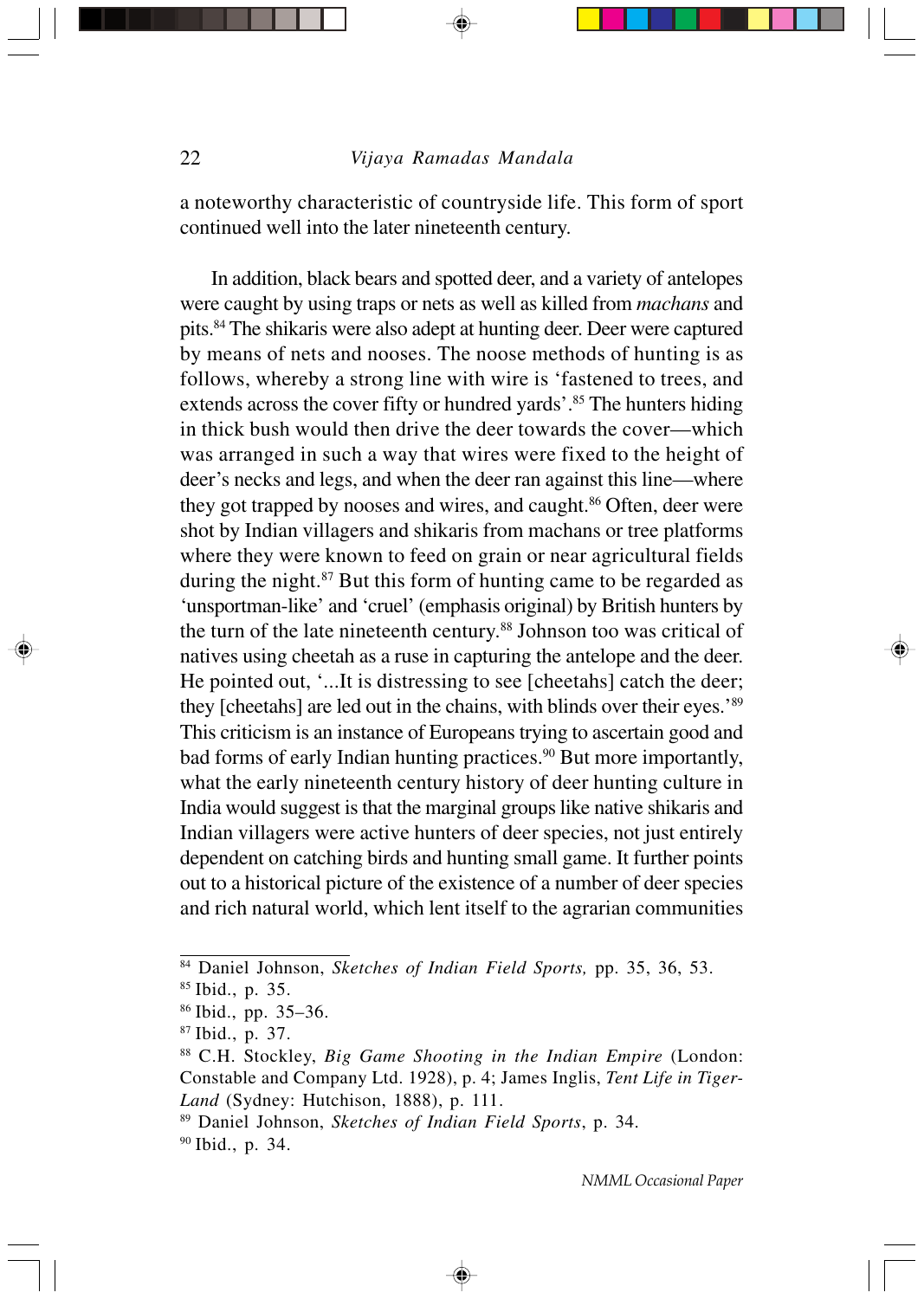and indigenous tribes to pursue hunting as part of their daily life. The deer are varied in numbers. For example, animals like sambur, nilgai, the common red deer, spotted deer, the common antelopes, four-horned deer, and small species of deer with long ears, hog deer, which were abundant in number and reportedly had been seen across the Indian countryside, and some other types of deer, which were not given any name during this period, but occasionally met with.<sup>91</sup>

The well known elite game of pig-sticking which flourished under the British colonial rule—though its exact origin was unknown historically could be linked to the native practices of hunting wild pigs during the Company period, where the initial idea was drawn from native hunters from the 1800s. For example, Edward Baker, who worked as deputy inspector general of police in the Bengal Presidency in the later half of the nineteenth century pointed out that he witnessed wild pigs being hunted by native shikaris on foot assisted by their dogs.<sup>92</sup>

I have often seen wild hog run down by [Indian] *Shikarees* (emphasis mine) on foot, assisted by their dogs, the common village, country cur, but trained to the sport. Men and dogs, equally active and sinewy, effect [sic] their purpose by perseverance, and not by speed. A boar or sow, found in the bushes or canes round a village or some old pond, will be first baited by the dogs, and worried out of covert, when one or more men may take a shot at it [i.e., the wild pig], and failing to bring it down, away they go over the plain to the next village or bit of jungle, Mister Pig leading far ahead, Messieurs the Curs [hounds], six or eight in number, following at a respectful interval behind, and by no means over tasking their strength by their speed, and lastly, half a dozen "Shikarees," armed with old flint fowling-pieces and heavilytipped spears, bringing up the rear in a lobbing kind of run, at which they will cover miles without being blown, [and kills the runaway wild pigs $l.^{93}$ 

<sup>91</sup> Ibid., p. 35; Also see, Thomas Jerdon, *The Mammals of India: A Natural History* (London: John Weldon, 1874), pp. 274, 278.

<sup>92</sup> Edward Baker, *Sport in Bengal* (London: Ledger Smith, 1887), p. 57. 93 Ibid., pp. 57–58.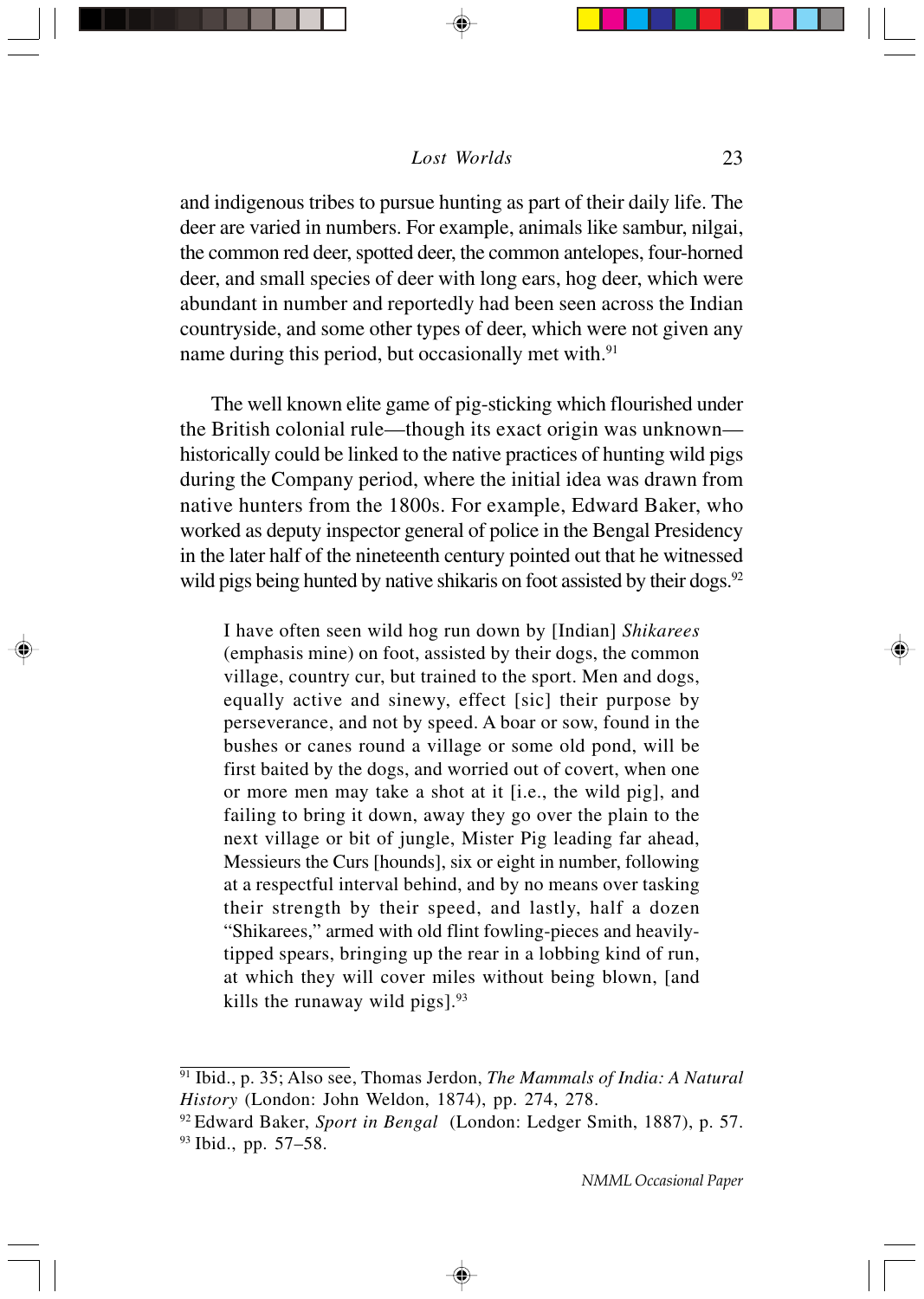Such kind of wild pigs being hunted in the Bengal Presidency does have a rationale. Seeing the destruction to crops by wild pigs the zamindars in the Bengal region took the help of native shikaris and paid them to cull wild pigs to safeguard their crops.94 The aforementioned method of hunting wild pigs was practiced by native hunters as early as the 1800s or even could be traced back to the precolonial period. When the Company Raj began to assert its control over zamindari territories and forest lands, these native hunters were eventually replaced by the British hunters in the later decades, who used such opportunities to create the sport of pig-sticking by introducing their own methods and practices. For example, Frank B. Simson of the Bengal civil services, who was the collector and magistrate in the 1850s in the east Bengal region, had acquainted himself with a local lady zamindar and persuaded her to remove the native shikaris from their jobs, and he subsequently obtained for himself the best country grounds on purchase, where wild pigs were believed to be abundant, and transformed hunting into a pig-sticking 'sport' with his fellow company officials.95

James Inglis, a British planter and hunter in the mid-nineteenth century India reported on the native method of wild boar hunt, which was different from the one seen in the Bengal Presidency. As he pointed out, '...In some parts of India, where [wild] pigs are numerous and the jungle dense, the natives adopt a very ingenious mode of hunting.<sup>'96</sup> During the 1860s he had seen the village people hunting wild pigs on the back of their buffalo herds, near river Kosi at the Indo-Nepal border.97 In a typical native wild boar hunt, vast herds of cattle and tamed buffaloes attended by 'the owner [of the cattle] and his assistants... belonging to the *gualla*, or cow herd caste', were engaged.98 On the banks of the river Kosi, every village hamlet consisted of a few huts called *batan* which were created for the purpose of the

⊕

<sup>94</sup> Frank B. Simson, *Letters on Sport in Eastern Bengal* (London: R.H. Porter, 1886), pp. 27–30.

 $95$  Ibid., pp. 27–30.

<sup>96</sup> Maori (James Inglis), *Sport and Work on the Nepaul Frontier*, p. 86. 97 Ibid., p.86.

<sup>98</sup> Ibid., p. 86.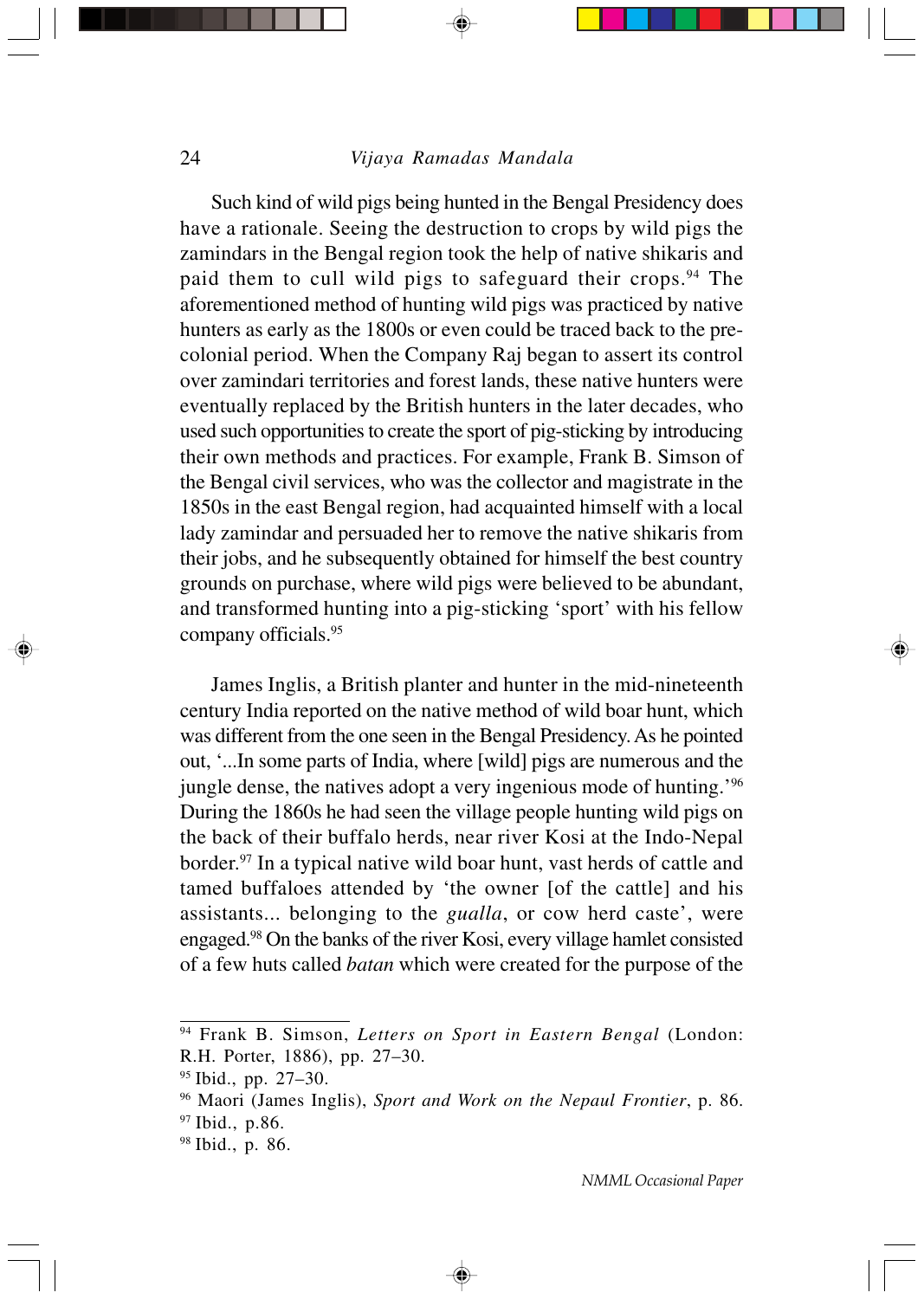wild boar hunt. Whenever the village people prepared for a hunt, they would contact the nearest batan for *khubber* (news or information).<sup>99</sup> The *batanea* or proprietor of the establishment, posted up at batan would look after the arrangements of the hunt:

Every herdsman as he comes in at night tells what animals he has seen through[out] the day, and thus at the batan you hear where [a] tiger, and pig, and deer are to be met with; where an unlucky cow has been killed; in what ravine is the thickest jungle; where the path is free from clay, or quicks and; what fords are safest; and, in short, you get complete information on every point connected with the jungle and its wild inhabitants [i.e., forest animals].<sup>100</sup>

It is pertinent to note that it is the villagers themselves who were formed into spy groups to apprise the hunting party leader, who is also a village man, on whereabouts of the wild boars. Using groups of buffaloes as a ruse and protective shield, the gualla [village herdsmen] '...ventures into the darkest recesses and tangled thickets' of the forest cover, making 'wild calls' between themselves to find out whether their quarry is a tiger or a wild boar, each armed with a heavy iron shod for of killing the wild beast.101 Village huntsmen chose a favourite buffalo '...on whose broad back they perch themselves, as it browses through the jungle, and from this elevated seat they survey the rest of the herd, and carefully observe the scenes of jungle life'.<sup>102</sup> And there is a caveat in this native method of wild pig hunting. By way of preparing milk and rice diet—hundreds of wild pigs are lured near the hunters' trap.103 Using the long speared shaft as his weapon, the herdsman hunter mounts his buffalo, 'and guides it slowly, warily, and cautiously to the haunts of the pig'.104 When a wild pig is spotted, the gaulla hunter seated on the back of his buffalo, within a striking distance hurls 'his spear with

- 99 Ibid., p. 87.
- $100$  Ibid., p. 87.
- 101 Ibid., p. 87.
- 102 Ibid., p. 87.
- 103 Ibid., p. 88.
- 104 Ibid., p. 88.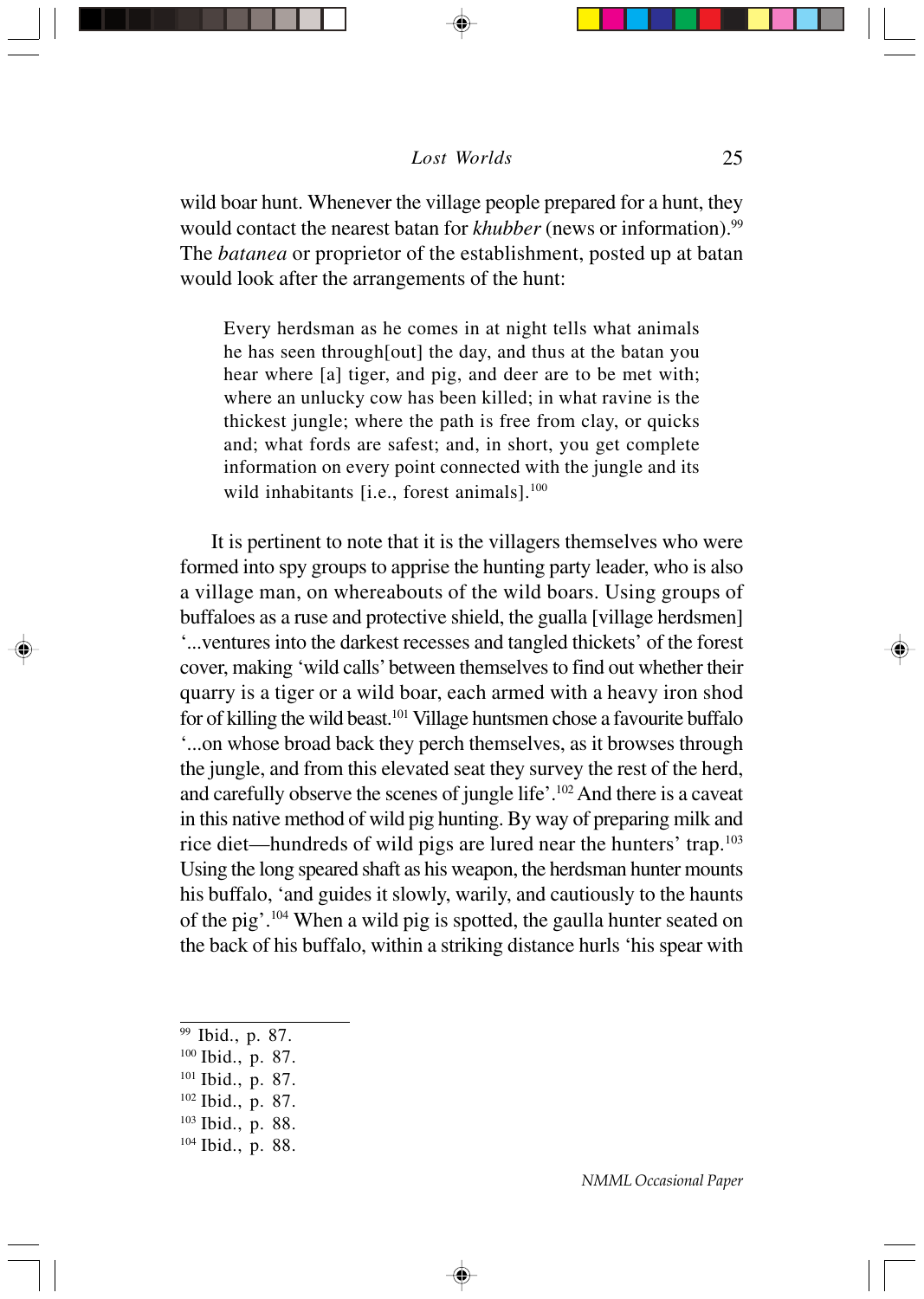all his force' aiming at the runaway wild pig.105 This native method of chasing wild pigs, the buffalo riding, is historically significant as it could be compared with pursuing wild pig on the horseback as practiced by the British and Indian princely rulers in the elite sport of pig-sticking. Thereafter, the village hunter would follow the trail of the wounded animal, and by frequent strokes of his speared shaft, he eventually kills the wild pig. This method of hunting game in an ingenious and bold way was practiced in the Bihar region until the commencement of the forest and arms acts of 1878.106

From the aforementioned discussion, one could infer that the presence of village cattle suggests a historical picture of a thriving self– sustained village economy, where buffaloes are milked twice a day in the morning and in the evening — to meet the daily demand of the village populace. Besides, the milk is converted to large quantities of ghee and clarified butter, and then sent down to the nearby towns by country boats.107 A question arises then, if these rural economies were reasonably self-sustained, why did the Indian villagers hunt wild animals? Perhaps, large numbers of wild pigs destroying cultivated fields propelled the villagers to invent their own kind of hunts which also offered them a form of native sport of hunting, where gualla*–* hunter emerges as destroyer of wild pigs and protector of agricultural fields.

Archival evidence also points out that it was an ongoing tradition for many Indian villagers and tribal communities to go out for annual hunting parties—a privilege that they believed as their customary right. In this context, Inglis refers to a ritual among the inhabitants of the jungles in the region of Indo-Nepal border who conducted annual hunts, followed by a festival called *Sirwah Purrab* in the months of March and April. He compared such hunts to 'old carnivals of the middle ages' or local festivals in Sardinia, Italy, and Switzerland.108 The Sirwah Purrub is held in honour of *chumpabuttee*—a forest goddess believed to be the protector of herds, deer, buffaloes, huntsmen, and herdsmen,

⊕

 $105$  Ibid., p. 88.

<sup>106</sup> Ibid., p. 88.

<sup>107</sup> Ibid., p. 87–88.

<sup>108</sup> Ibid., p. 131.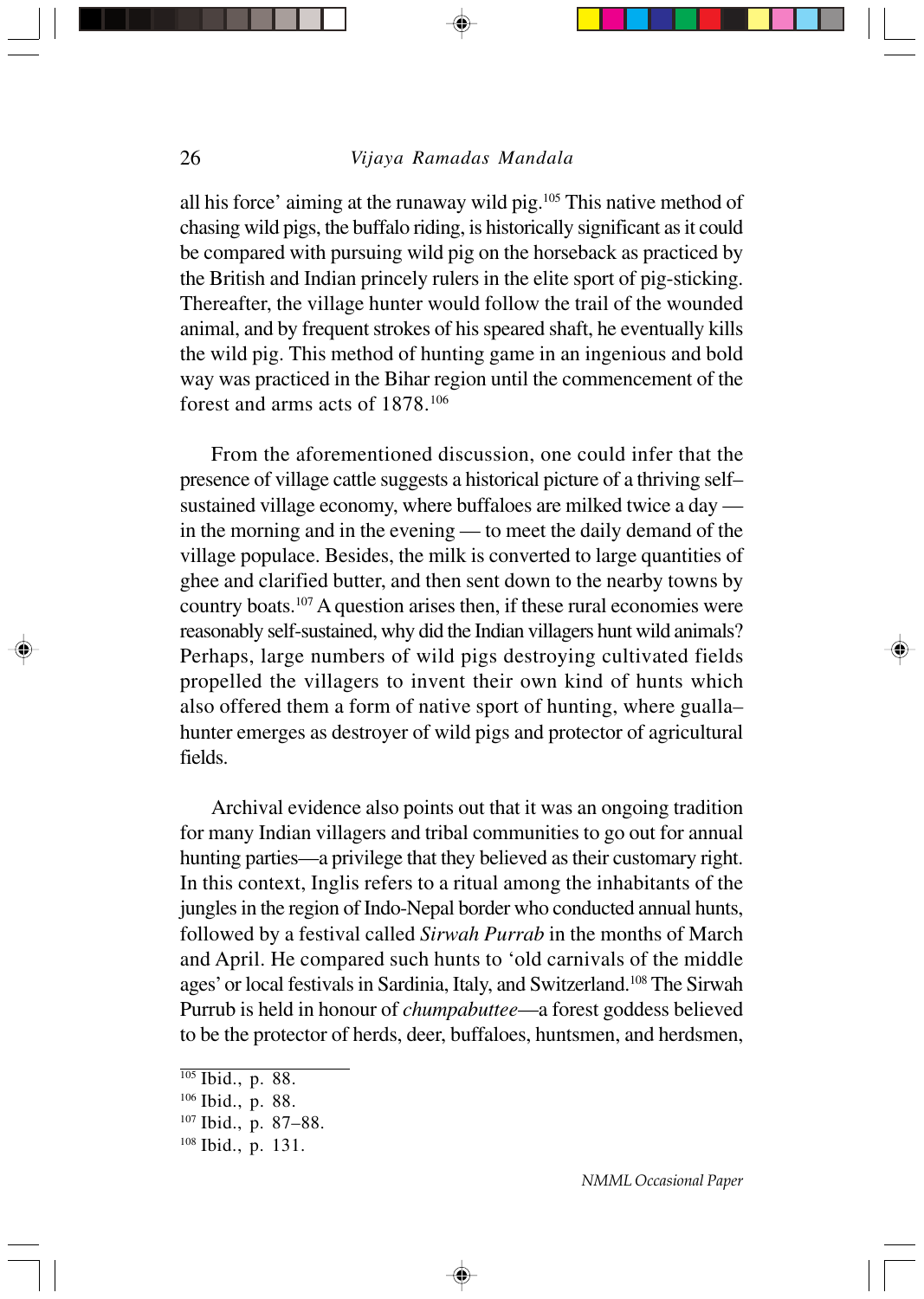and held in high veneration by all the wild tribes and denizens of adjacent jungle, or those who are accustomed to forest life.<sup>109</sup> A typical annual hunt was described as follows:

On the appointed day all the males in the forest villages, without exception, go [out] hunting. Old spears are furbished up; miraculous guns, of even yet more ancient lineage than Mehrman Singh's [a native shikari] dangerous flint piece, are brought out from dusty hiding-places. Battle-axes, bows and arrows, hatchets, clubs and weapons of all sorts, are looked up, and the motley crowd... [goes] to the forest, the one party beating up the game to the other... *.* Some [people would] go [out for] fishing, others try to secure a quail or partridge, but it is a point of honour that something must be slain. If game be not plentiful they will even go to another village and slay a goat, which, rather than return emptyhanded, they will bear in triumph home. The women meet the returning hunters, and if there has been a fortunate beat [i.e., a successful hunt], there is a great feast in the village during the evening and far on into the night. The nets are used, and in this way they generally have some game to divide in the village on their return from the hunt. $110$ 

These annual hunts in the form of festivities show that no European participated in such hunts almost till the 1860s, attesting to the fact that freedom-bound forest and agriculturist societies in the interior parts of India were relatively free from external forces and without any interference. Further, it underlines the co-existence between the natural world and indigenous societies, where forest goddess was reverred as the protector of humans as well as flora and fauna of the forest. Thus, the world view of these hunting festivals emphasized on the philosophy of sense of balance between human societies and wild species in the forest through means of co–existence.

However, it is pertinent to note that such type of hunting parties were either curtailed in British India domains or continued in princely

<sup>109</sup> Ibid., p. 105.

 $110$  Ibid., pp. 131–132.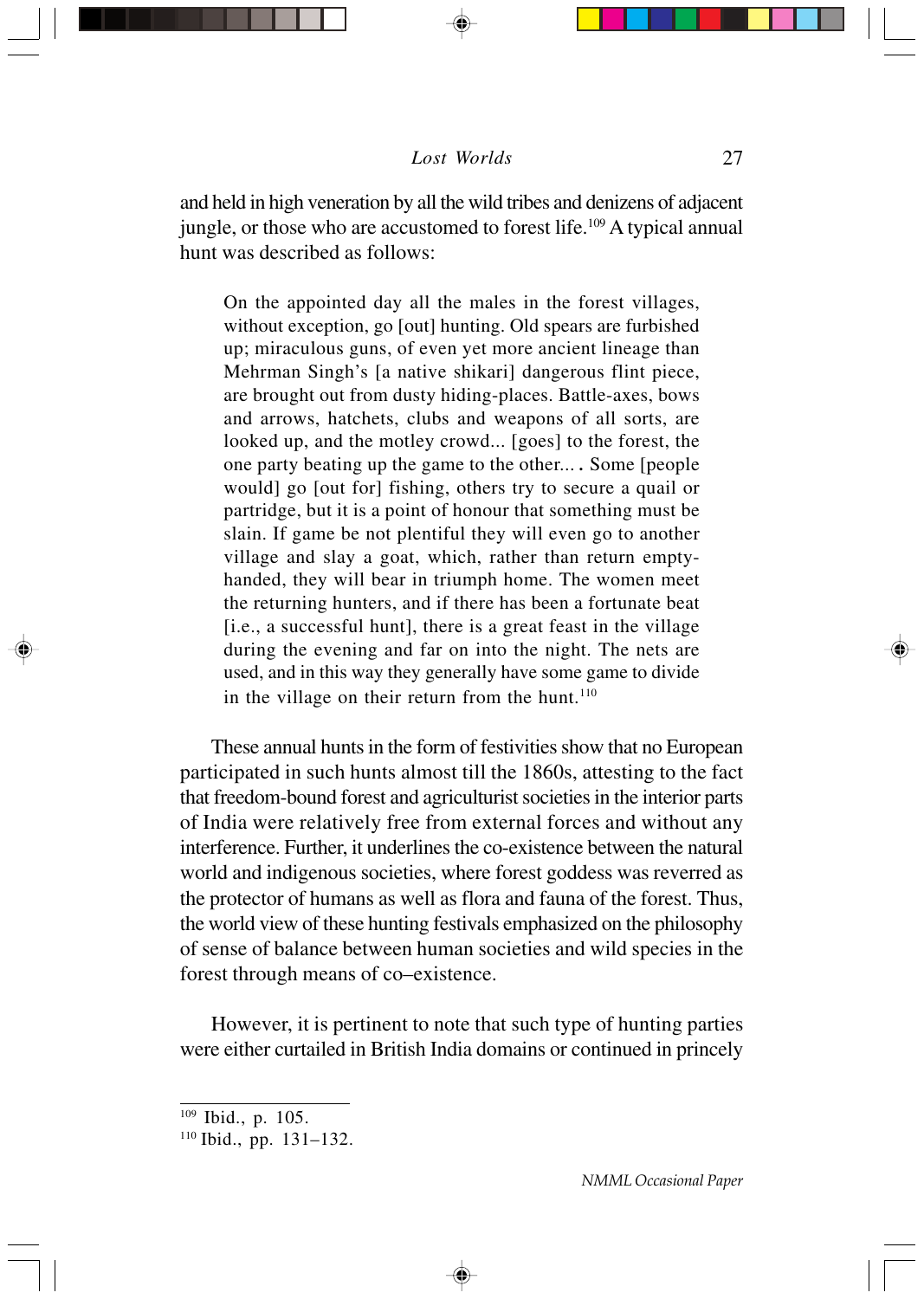Indian territories after the Forest Act of 1878 and Arms Act in the same year. Some local groups even contested against the British. As Ramachandra Guha and Madhav Gadgil's writings have shown, '...among the shifting cultivators, there was often a ritual association of hunting with the agricultural cycle. Despite game laws restrictions, the Hill Reddis of Hyderabad clung to their ritual hunt—called *Bhumi Devata Panduga* or the hunting for the earth goddess—which involved the entire male population and preceded the monsoon sowing'.<sup>111</sup>After 1878, the reserved forest policies of British Indian government interfered with the movement of hunting parties across state boundaries which often resulted in the bitter contestation between the native groups against the colonial state's curtailment of their age-old customary rights.

# **Conclusion**

The present paper has attempted to show some reflections on the history of hunting and natural world in relation to native and marginal groups in colonial India. As one could deduce from the discussion in the paper, in colonial India, hunting was also practiced by marginal groups and common people at varying levels. Thus, the regions of Cholamandalam [the sea coast of Tamil Nadu] and Malabar Coast [Kerala] in southern India, which were known for maritime trade with both the European and Asian nations, also held unfamiliar natural environment in their interior wetland forests and ghats that provided excellent shelter for numerous wild animals of predatory and nonpredatory kind, apes, and varieties of bird species, greater than in proportion to human population. As we have seen, despite being neighbouring provinces, their climate varied considerably. More importantly, local hunting economies thrived along with mercantile and agricultural economies in Cholamandalam and Malabar Coast during the latter half of the eighteenth century.

In addition, the paper has demonstrated how the ghautdwars in the early years of the East India Company were eventually replaced by three groups of native shikaris. Then, we had village hunters for

<sup>111</sup> Ramachandra Guha and Madhav Gadgil, "State Forestry and Social Conflict in British India", *Past and Present*, No. 123, pp. 150–151.